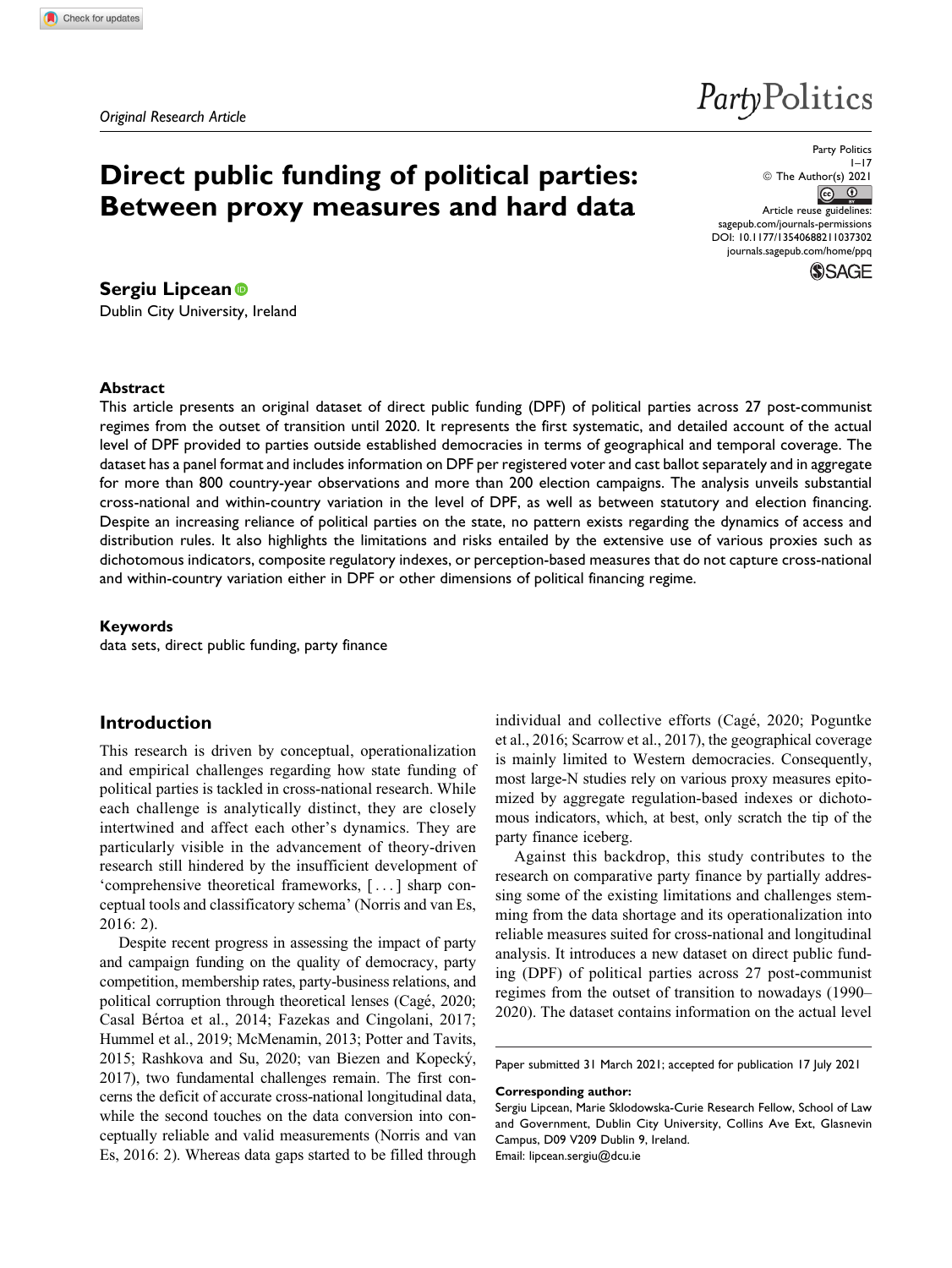of state funding provided for party statutory and election activities for more than 800 country-year observations and almost 230 elections. Furthermore, it contains additional relevant indicators for the design of the DPF mechanism, such as the eligibility (pay-out threshold) and allocation rules. Accordingly, regardless of whether DPF is treated as an outcome or as an explanatory variable, this data will help party scholars and practitioners to assess better the effects of state resources on party competition or other phenomena of interest.

# **Party finance in comparative research: State of the art and limitations**

During the last two decades, there has been an increase in scholarly attention to the effects of political financing regime (PFR) on different aspects of party competition, political corruption, and democratic quality. This progress is particularly noticeable in diversifying methodological approaches employed by scholars dealing with political finance research. While case-oriented studies remain the workhorse of party funding literature, an emerging body of comparative analyses apply variable-oriented or mixed research designs. [Table 1](#page-2-0) provides an overview of studies and data resources in political finance since Susan Scarrow's review (2007: 196) to show the differences and the progress in the field. While in her overview country studies dominate the landscape, [Table 1](#page-2-0) presents a more heterogeneous picture.

Besides a shift towards a more sophisticated research agenda and a more diversified palette of methodological tools, the critical difference between earlier and more recent studies is the ability of the latter to overcome the isolation from the mainstream research of party politics, electoral competition, party-business relations, and democratic governance. Despite increased access to empirical data and the acknowledgement of party and campaign financing as a critical factor affecting party system development, electoral competition, and democratic governance, a paradox remains. With some exceptions mostly limited to established democracies [\(Cag](#page-14-0)é, 2020; [Casas-](#page-14-0)[Zamora, 2005](#page-14-0); [McMenamin, 2013](#page-15-0); [Nassmacher, 2009](#page-15-0); [van Biezen and Kopecky´, 2014](#page-16-0)), hard empirical data on political funding are primarily used in case-oriented research or small-N studies, while large-N studies rely almost exclusively on various proxy measures instead of the actual figures.

This approach is confirmed by the prevalence of studies using regulation-based measures that rely on the IDEA political finance database (Austin and Tiernström, 2003; [Falguera et al., 2014](#page-14-0)) or follow a similar operationalization technique. They employ dichotomous indicators (absence vs availability of public funding, absence vs presence of donation caps) or composite indexes constructed through different aggregation techniques. Hence regardless of whether one employs DPF as a self-standing indicator or incorporates it into a composite index, it reflects only the regulatory scope (quantity of regulations) with little to no bearing on the regulatory depth (the content of regulations). Consequently, the regulation-based measures employed to assess the effects of PFR/DPF on party competition and political corruption are sensitive to the way how they are constructed. Therefore, it is not surprising to discover that empirical studies testing similar hypotheses produce opposite results.

A case in point is epitomized by the mixed results obtained from the testing of the cartel party thesis [\(Katz](#page-15-0) [and Mair, 1995](#page-15-0), [2009\)](#page-15-0). While parties increasingly relied on the state, the collusion of established parties has not frozen party competition and has not hindered the emergence of newcomers ([Casas-Zamora, 2005:](#page-14-0) 40–43; [Hino, 2012](#page-14-0); [Hug, 2001:](#page-14-0) 102; [Pierre et al., 2000](#page-15-0): 20; [Scarrow, 2006](#page-15-0)), although some scholars found that a broader regulatory scope and higher regulatory density is more likely to deter new party entry [\(van Biezen and Rashkova, 2014\)](#page-16-0). Likewise, the provision of DPF was found to be positively associated with lower electoral volatility, higher party system institutionalization, a higher survival rate of small parties, and a more level playing field ([Birnir, 2005](#page-14-0); [Booth and](#page-14-0) [Robbins, 2010](#page-14-0); [Casal B](#page-14-0)értoa and Spirova, 2017; [Potter and](#page-15-0) [Tavits, 2015; Rashkova and Su, 2020\)](#page-15-0). Finally, despite contrasting developments, the rules on ballot access, eligibility threshold, free broadcasting and subsidies have generally shifted from more restrictive to more inclusive over time, albeit the increase in DPF still favoured the established parties [\(Bowler et al., 2003](#page-14-0); [Loomes, 2012; Piccio](#page-15-0) [and Biezen, 2018\)](#page-15-0).

Another example concerns research investigating the relationship between PFR (including the provision of DPF) and party corruption. There are several measures employed to test whether a harsher PFR or the availability of DPF deter corruption: a binary measure (absence vs presence of DPF), a composite index of direct and indirect funding, an aggregate index of PFR including DPF, and the share of DPF in the structure of party income. While a few studies found the provision of DPF to be negatively associated with corruption ([Ben-Bassat and Dahan, 2015; Hummel et al.,](#page-14-0) [2019](#page-14-0); [Kostadinova, 2012](#page-15-0): 83), others came to the opposite conclusion [\(Abel van Es, 2016:](#page-14-0) 2018; [Casal B](#page-14-0)értoa et al., [2014](#page-14-0): 366; [Casas-Zamora, 2005](#page-14-0): 39; [Evertsson, 2013](#page-14-0); [Fazekas and Cingolani, 2017;](#page-14-0) [Lopez et al., 2017:](#page-15-0) 27–28; [Nassmacher, 2009:](#page-15-0) 143), or could not find consistent evidence in either direction ([Norris, 2017](#page-15-0): 228–229; [van Bie](#page-15-0)[zen, 2010:](#page-15-0) 70; van Biezen and Kopecký, 2007).

None of them, however, accounts for the variation in DPF. Yet precisely this kind of variation accounts for the regulatory depth of financing rules. For instance, the DPF level might significantly influence the fundraising behaviour of political parties and electoral competitors. If public funding covers a large part of the parties' financial needs, it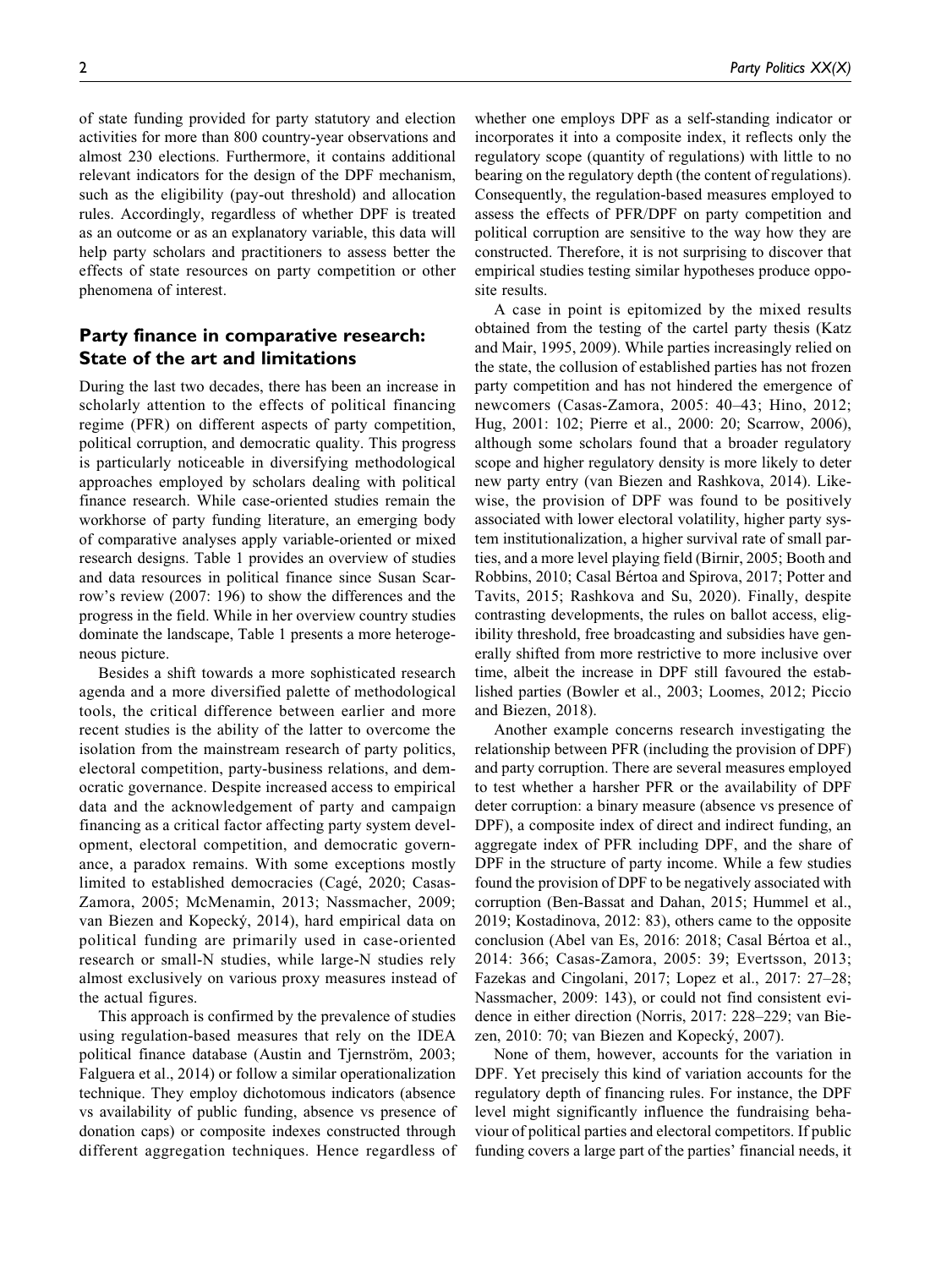| References                           | Period                                                                                                        | Country/region coverage                                                                                                                                                                                                        | Data type and methodological<br>approach                                                                 |
|--------------------------------------|---------------------------------------------------------------------------------------------------------------|--------------------------------------------------------------------------------------------------------------------------------------------------------------------------------------------------------------------------------|----------------------------------------------------------------------------------------------------------|
|                                      |                                                                                                               | Studies on political funding                                                                                                                                                                                                   |                                                                                                          |
| Smilov and Toplak<br>(2007)          | 1990-2006                                                                                                     | Bulgaria, Croatia, Czech Republic, Hungary,<br>Macedonia, Poland, Russia, Serbia, Slovenia,<br>Ukraine                                                                                                                         | Case oriented, longitudinal                                                                              |
| Roper and Ikstens<br>(2008)          | 1990-2007                                                                                                     | Russia, Lithuania, Latvia, Estonia, Czech Republic, Case oriented, longitudinal<br>Moldova, Bulgaria, Hungary, Romania                                                                                                         |                                                                                                          |
|                                      | Nassmacher (2009) Various, range from 1950 to<br>2007                                                         | Israel, Mexico, Austria, Italy, Japan, Sweden,<br>Poland, Spain, Germany, France, Ireland,<br>Canada, USA, Switzerland, Denmark, Australia,<br>Britain, Netherlands                                                            | Variable-oriented, longitudinal                                                                          |
| Koß (2010)<br>Butler (2010)          | 1968-2008<br>Various but focus on post-<br>1990                                                               | Germany, Sweden, Britain, France<br>Mexico, Malaysia, Botswana, Russia, Brasil, South Case oriented, longitudinal<br>Africa.                                                                                                   | Case oriented, longitudinal                                                                              |
| Mendilow (2012)                      | Various but focused on<br>$1990 - 2011$                                                                       | France, USA, Spain, Philippines, Zimbabwe,<br>Bangladesh                                                                                                                                                                       | Mostly case-oriented                                                                                     |
| McMenamin (2013)                     | Separate for each country,<br>range 1984-2005                                                                 | Australia, Canada, Germany                                                                                                                                                                                                     | Variable-oriented at country<br>level, case-oriented across<br>countries                                 |
| Es $(2016)$                          | focus on the post-1990<br>period                                                                              | Norris and Abel van Separate for each country but Brazil, Britain, India, Indonesia, Japan, Russia,<br>South Africa, Sweden                                                                                                    | Case oriented with a few<br>chapters addressing cross-<br>national variation                             |
| Poguntke et al.<br>(2016)            | 2016                                                                                                          | Party level data, range 2002- Australia, Austria, Belgium, Canada, Czech<br>Republic, Denmark, France, Germany,<br>Hungary, Ireland, Israel, Italy, Netherlands,<br>Norway, Poland, Portugal, Spain, Sweden,<br>United Kingdom | Variable-oriented, longitudinal                                                                          |
| Mendilow and<br>Phélippeau<br>(2018) | Various, contemporary                                                                                         | It varies depending on the author, chapter and<br>subject, including western established<br>democracies and CEE countries                                                                                                      | Mixed, case, and variable-<br>oriented, longitudinal                                                     |
| Power (2020)                         | Separate for each country,<br>range 1991-2017                                                                 | Britain, Denmark                                                                                                                                                                                                               | Case oriented, longitudinal                                                                              |
| Cagé (2020)                          | countries but focused on<br>1980-2017                                                                         | Range1868-2018 for various France, USA, Britain, Italy, Germany, Spain,<br>Belgium, Canada                                                                                                                                     | Mixed, case, and variable-<br>oriented, longitudinal                                                     |
|                                      |                                                                                                               | Datasets dedicated to political funding or including variables on party and campaign financing                                                                                                                                 |                                                                                                          |
| van Biezen (2013)                    | Range 1944-2012                                                                                               | 33 countries                                                                                                                                                                                                                   | Legal texts including party and<br>party finance laws                                                    |
|                                      | Falguera et al. (2014) The 2012 edition of the<br>Political Finance Database<br>(updated in 2018 and<br>2020) | Global coverage                                                                                                                                                                                                                | Regulation-based indicators<br>across different dimensions<br>of PFR, cross-sectional                    |
| Global Integrity<br>(2014)           | 2014                                                                                                          | 54 countries                                                                                                                                                                                                                   | Expert-based assessment of<br>regulatory scope across<br>different dimensions of PFR,<br>cross-sectional |
| Norris and<br>Grömping (2019)        | Election level data, range<br>2012-2018                                                                       | 166 countries, 336 elections                                                                                                                                                                                                   | Expert perceptions of several<br>campaign finance indicators,<br>longitudinal                            |
| Poguntke et al.                      |                                                                                                               | Party level data, range 2002- 25 countries, 146 political parties                                                                                                                                                              | Variable-oriented, longitudinal                                                                          |

#### <span id="page-2-0"></span>**Table 1.** Selected multi-country studies and data resources on political financing.

might weaken the incentives to source funds illicitly, especially when subsidies are withdrawn as punishment for such behaviour. Otherwise, the probability of deterring

2016

[Poguntke et al.](#page-15-0) [\(2020\)](#page-15-0)

> political actors' involvement in such murky deals remains feeble. Hence, where political corruption is party related, what matters is not just to provide symbolic budgetary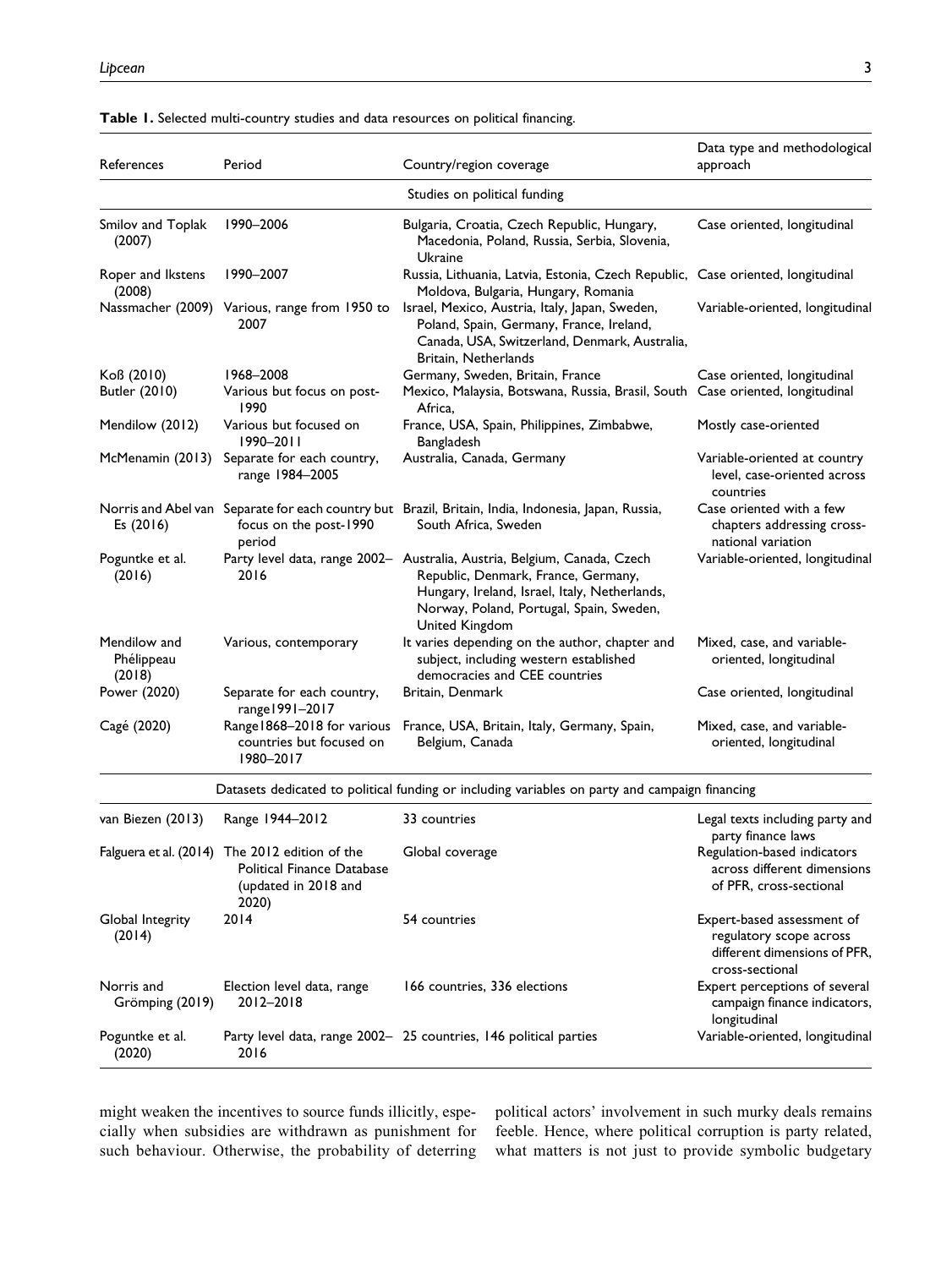support but to provide sufficient funds to weaken the incentives to seek resources from unlawful sources.

While the discussion of how much DPF political parties should receive from the state to deter them from seeking illicit funds remains open, the use of regulation-based indexes does not capture this variation. The deficit of hard cross-national time-series data is reflected by the emergence of an alternative approach. It relies on expert assessment in constructing perception-based indexes on the scope of formal rules and more specific issues such as the significance of DPF in the pool of campaign resources, fairness and transparency in accessing public and private funding, equitable access to media, or the impact of vested interests on the electoral outcomes. The resulting measures are used to assess more broadly the quality and integrity of the electoral process [\(Coppedge, 2020; Coppedge et al.,](#page-14-0) [2020](#page-14-0); [Global Integrity, 2014;](#page-14-0) [Norris and Abel van Es,](#page-15-0) [2016b](#page-15-0); Norris and Grömping, 2019b). While their use is still limited, the key challenge they face is identical to regulation-based indexes – whether they are valid proxies for actual party financing.

The last aspect often referred to as hindering the advancement of party funding research concerns the omission of temporality ([Grzymala-Busse, 2011;](#page-14-0) [Pierson,](#page-15-0) [2004\)](#page-15-0). This omission is a common feature of large-N studies analysing the effect of PFR/DPF on party competition and corruption ([Abel van Es, 2016](#page-14-0); [Ben-Bassat and Dahan,](#page-14-0) [2015; Birnir, 2005](#page-14-0); [Booth and Robbins, 2010](#page-14-0); [Casal B](#page-14-0)é[rtoa](#page-14-0) [et al., 2014;](#page-14-0) [Potter and Tavits, 2015](#page-15-0); [Rashkova and Su,](#page-15-0) [2020; Tavits, 2008\)](#page-15-0). Certainly, temporality is explicitly or implicitly accounted for as an element of the research design to mitigate the risk of reverse causation between the explained and explanatory variables through their measurement at different points in time. However, it is not present as a methodological tool to account for the diachronic variance similar to the cross-case synchronic variance in the variables of interest ([Bartolini, 1993:](#page-14-0) 135). While temporality is more carefully integrated into case study research ([Butler, 2010; Casal B](#page-14-0)értoa and Biezen, 2018; [Mendilow,](#page-15-0) [2012; Mendilow and Ph](#page-15-0)élippeau, 2018; [Norris and Abel](#page-15-0) [van Es, 2016a; Roper and Ikstens, 2008;](#page-15-0) Smilov and Toplak, 2007), the problem of generalizability and external validity remains a critical issue. Heretofore, only a few studies have incorporated temporality to analyse the relationship between PFR and political corruption, but in all cases, the explanatory variable was operationalized either as a composite index of PFR ([Fazekas and Cingolani, 2017;](#page-14-0) [Lopez et al., 2017\)](#page-15-0) or an aggregate DPF index [\(Hummel](#page-14-0) [et al., 2019](#page-14-0)).

As this overview shows, reliance on aggregate indexes bundling together indicators measuring different aspects of PFR (e.g., donation and spending limits, provision of DPF) through various techniques is not the optimal way to investigate the effects of PFR on party competition or corruption. More importantly, similar scores might conceal

substantial differences between apparently identical cases, which can be misleading for troubleshooting the most problematic areas of PFR from a policy perspective. Against this background, I present a dataset containing more finegrained indicators capturing the cross-national and temporal variation in DPF.

## **The general overview of the dataset**

The dataset of the DPF level covers 27 post-communist regimes during  $1990-2020$ .<sup>1</sup> The data structure accounts for cross-national and within-country variation as well as funding levels for party statutory and election financing. Accordingly, for the statutory party funding, the unit of analysis is country-year, while for the campaign financing – countryelections. Most of the data come from official primary sources. In a few cases, when primary sources were not available, the level of DPF was estimated based on relevant regulations and economic indicators. Since the dataset and Supplemental materials (Appendix B) provide details on operationalization and sources for each country, here it suffices to mention that in most cases, I rely on budget laws and their implementation, decisions of the electoral management bodies and oversight institutions, as well as party and campaign funding laws and regulations.

Additionally, I use a wide range of electoral monitoring and technical assistance reports of various international organizations (Organization for Security and Cooperation in Europe/Office for Democratic Institutions and Human Rights (OSCE/ODIHR), Group of States against Corruption (GRECO), International Foundation for Electoral Systems (IFES), International Republican Institute (IRI), National Democratic Institute (NDI), etc.), and other secondary sources. Furthermore, when there are data inconsistencies even between official sources, I cross-check them with alternative data. While some discrepancies might remain, they do not affect critically data accuracy and reliability.

Based on the raw DPF data, I construct two indicators suited for cross-national and longitudinal analysis: direct public funding per registered voter (DPFRV) and direct public funding per vote (DPFV). The first is calculated by dividing the total DPF by the official number of registered voters, while the second is obtained by replacing registered voters with cast ballots. These indicators are available for three levels of analysis: statutory, election and total funding. While their value is expressed in current USD, thus, without accounting for the purchasing power parity or inflation, anybody interested in constructing alternative measures and proxies incorporating them can use raw data expressed in local currency. Furthermore, based on raw data and [Nassmachers \(2009](#page-15-0): 109–115) formula used to estimate the index of political spending, one may calculate an equivalent index of DPF that automatically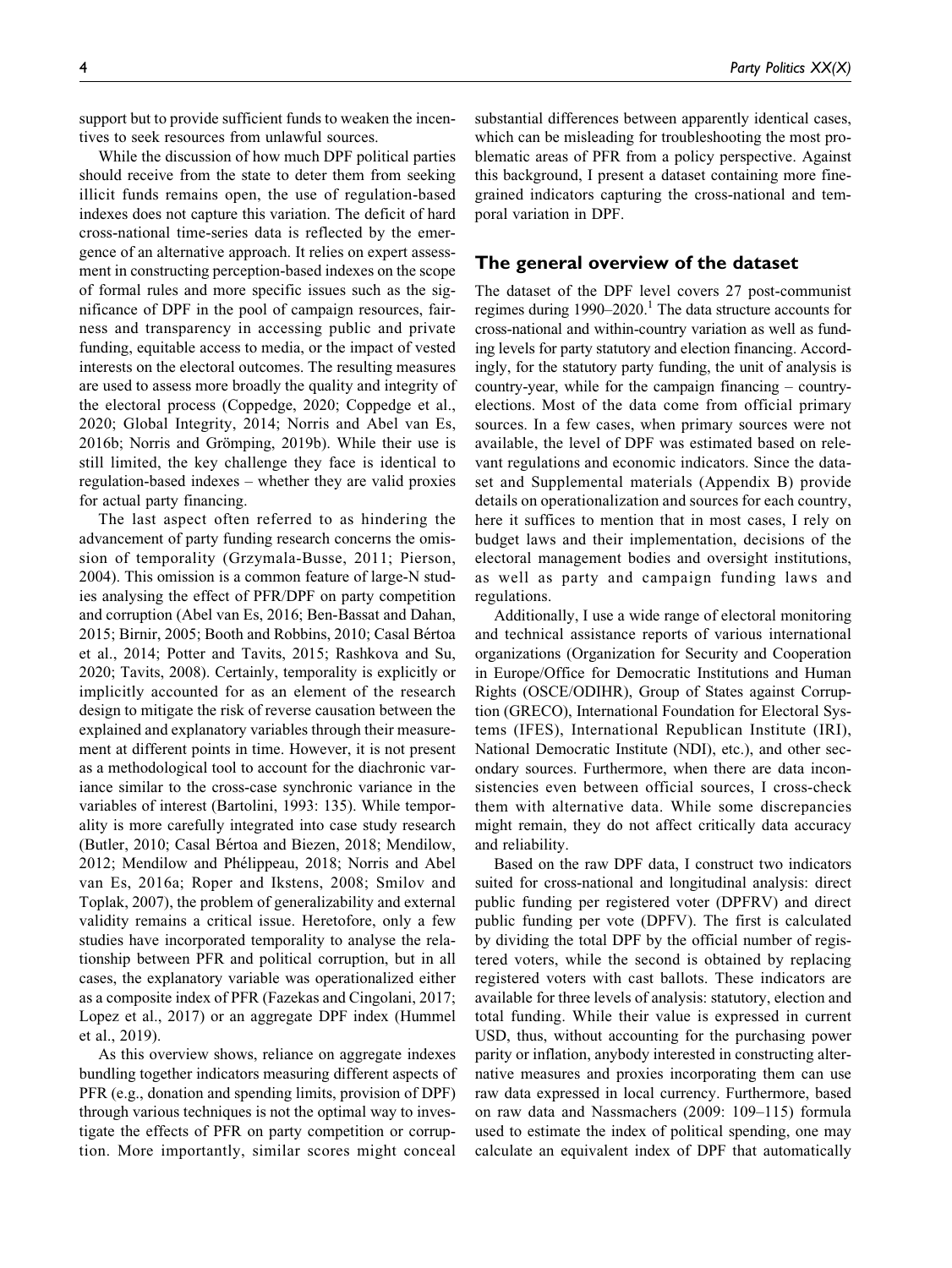accounts for the cross-national variation in economic development, purchasing parity and inflation.

Besides the level of DPF, I also collected information on other variables of the DPF mechanism, such as the eligibility (pay-out threshold) and allocation rules. The former pertains to the legal requirements to get access to DPF, while the second – the distribution of DPF among those who are eligible. In the following sections, I conduct a descriptive analysis of the dataset from different angles that uncover the variation in DPF: the method whereby DPF is determined, the relationship between DPF for statutory and election funding, and the cross-national and within-country variation over time. Next, I explore the same developments regarding access and distribution rules. Finally, I provide a short validation test of the relationship between the actual DPF and several alternative measures.

#### **Method determining the level of DPF**

Assuming that incumbents are expected to determine the level of state funding to their advantage, the way it is determined might affect patterns of interparty competition. If political parties know in advance the criteria of how DPF is determined, this awareness creates a more predictable and transparent environment for political competition. On the contrary, if the rules are ambiguous, they create more space for abuse. [Casas-Zamora \(2008\)](#page-14-0) uses party discretion to set the subsidy level as a defining feature of the DPF regime. The lack of clearly defined and predictable rules on setting the level of DPF is more prone to political manipulation. It might contribute to a faster increase in subsidies than vice-versa ([Casas-Zamora, 2008](#page-14-0): 14–15). By applying this framework to the post-communist regimes, I investigate whether this relationship holds. While post-communist polities have used various methods to determine the DPF level, they fall within three categories:

- a. Party or electoral law explicitly stipulates a fixed amount of DPF and how it is distributed based on electoral performance expressed in cast ballots or parliamentary seats.
- b. Party or electoral law determines the level of DPF based on a flexible economic indicator such as the average or minimal wage, a given share of budgetary revenues, expenses, or GDP.
- c. The level of DPF is determined annually based on an ad-hoc decision, usually adopted through the budgetary process.

In terms of transparency and predictability, the first method is better since the law details how many subsidies parties will receive. However, it requires bargaining over the new terms each time the key actors decide to alter the level of funding. Nevertheless, in those countries that used this method to determine the amount of DPF (e.g.,

Armenia, the Czech Republic, Georgia, Latvia, Poland, Russia, and Slovakia), the key players could strike the necessary agreements to increase the DPF level. While the frequency of such agreements varies, the increase in DPF suggests that when it comes to securing higher access to state resources, political parties can overcome existing disagreements to accommodate each other's interests.

The second method relies on an economic indicator used to determine the DPF level, such as a wage-based coefficient or a percent of budgetary revenue, expenses, and GDP. Besides transparency and predictability, flexibility represents a clear advantage over the previous one since it cushions the effects of inflation. It is also the most popular method employed by the post-communist regimes – however, contingent on the precise indicator, the mechanism slightly varied. Where DPF was determined based on a wage-based coefficient (Bulgaria, Kazakhstan, Moldova, Ukraine, Uzbekistan, Belarus, Slovakia), the calculation procedure followed a bottom-up approach. It was linked to the registered voter, cast ballot, parliamentary seat, or their combination.

Conversely, when a specified percentage of the state budget or GDP was used as a benchmark to determine the subsidy level (Bosnia & Herzegovina, Croatia, Lithuania, Macedonia, Montenegro, Romania, Serbia, Slovenia, Lithuania), the mechanism followed a top-down approach. The total amount of funding was determined firstly at an aggregate level and then distributed among beneficiaries. Nevertheless, despite the built-in advantage of selfadjusting, it has not prevented political parties from pushing for more budgetary resources, from switching from one method to another or looking for new DPF sources such as local budgets. These amendments suggest that the party appetite for resources grew faster than wage levels or the budgetary revenue.

Finally, according to the last method, the size of DPF is determined by an ad-hoc decision, usually adopted through the budgetary process. For campaign funding, it may also represent a decision of the electoral or another body adopted separately for each contest. Theoretically, this is the most discretionary and flexible method to accommodate party needs on a short-term basis. Because it creates the largest leeway for parties to bend the rules to their advantage, it is more likely to be manipulated to extract resources from the state. Albania, Azerbaijan, Estonia, and Hungary used it for the entire period, while Lithuania, Bulgaria, Macedonia, Slovenia experimented with it for shorter periods. Likewise, Croatia, Russia, Uzbekistan, and Tajikistan used it to determine the funding level for elections. Nevertheless, as one will see, there is substantial variation in the funding level between cases within this group.

[Figure 1](#page-5-0) provides a comparative overview of the DPF level by funding type (statutory vs elections), indicator (DPFRV vs DPFV) and the method used to determine it.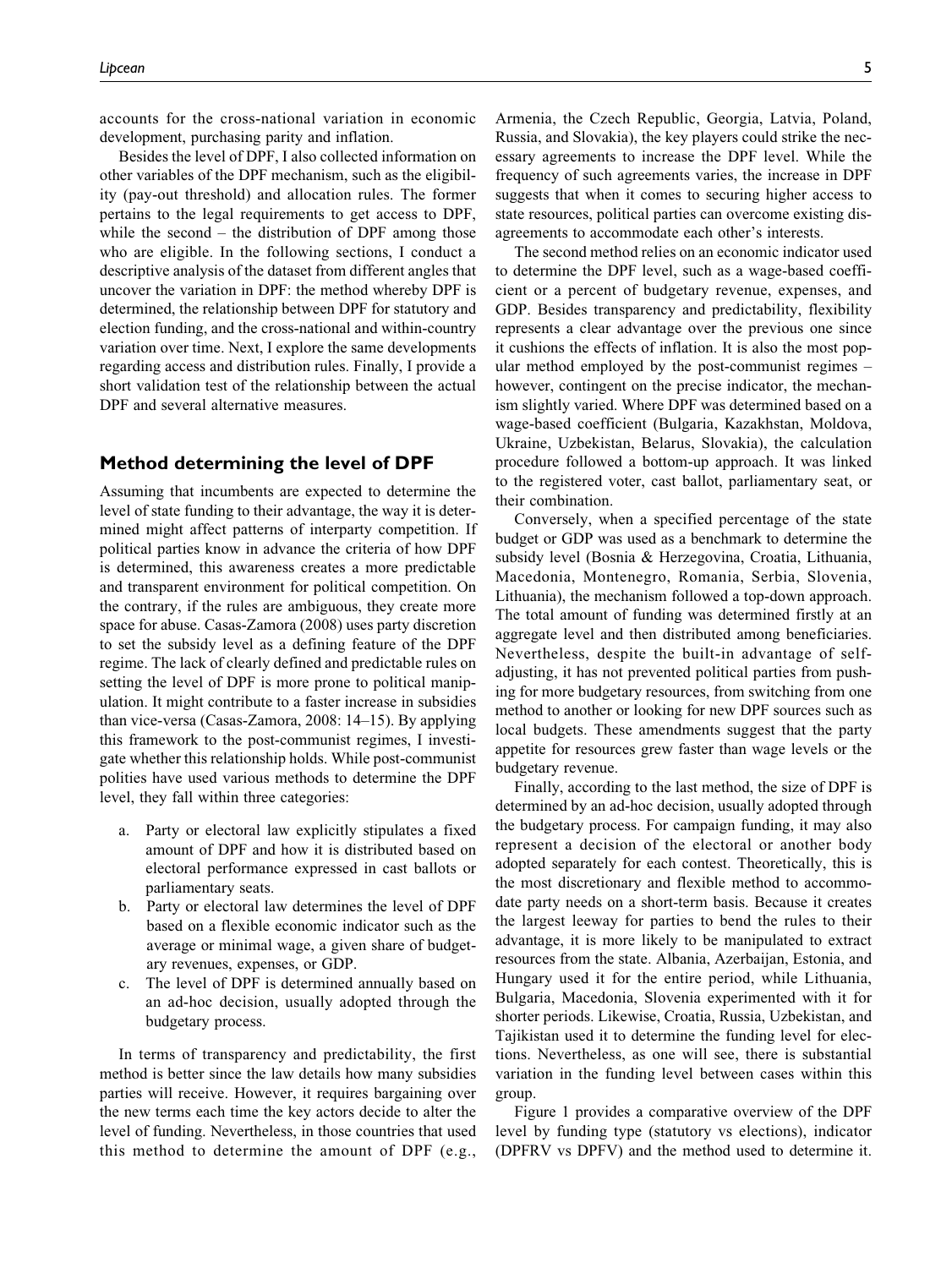<span id="page-5-0"></span>

Figure 1. Variation in the DPF level across post-communist regimes by method and funding type 1990–2020.

Contrary to Casas-Zamora's assumption, there is no clear pattern between the method and amount. While in most cases, the preferred method to determine the level of DPF represents a dynamic indicator, as the boxplot's width shows, the ad-hoc decision is not associated with the extraction of more state resources. One possible explanation for this outcome is the incremental nature of the budgetary process that would curb even the parties' ability to exploit their privileged position relative to other actors subject to budgetary allocation rules and constraints. Regardless of the method used, political parties amended the regulatory framework as they saw fit to readjust the level of state resources to match their financial needs.

## **Statutory vs election financing**

There are three policy options regarding the provision of DPF to political parties. DPF can be earmarked for day-today party operations, electioneering activities, or both. While these alternatives are acknowledged, this distinction is rarely accounted for in comparative research. The choice of a given policy option, however, might have considerable implications for party system development and party competition. While the most inclusive option for party development is to offer enough funding for statutory and election activities, it is not always the case. Of course, if statutory funding can be used for elections, this is not a problem. However, from the perspective of electoral competition, this distinction is crucial because the access and distribution criteria might be different. Hence, if statutory funding is available only to established parties that fulfil the eligibility criteria, the access to the election subsides is more relevant since it affects considerably the calculations of political entrepreneurs to enter the competition given the

entry costs. Whereas the availability of DPF for campaigning is one among many factors affecting electoral competition, it proved to affect party system institutionalization, electoral volatility, and the ability of new parties to succeed ([Birnir, 2005; Booth and Robbins, 2010](#page-14-0); [Hino, 2012; Hug,](#page-14-0) [2001](#page-14-0); [Ibenskas, 2020](#page-15-0); [Potter and Tavits, 2015](#page-15-0); [Rashkova](#page-15-0) [and Su, 2020; Tavits, 2008\)](#page-15-0).

On the other hand, if DPF is provided only for elections, it is not a sustainable policy option for long-term party development since it is a one-shot game. The peculiarity of campaign subsidies is confirmed by their differential impact on the electoral success of anti-establishment, radical-right and fringe parties across established and young democracies. While across Western democracies, the degree of state funding of elections was found to boost the electoral support for the radical-right parties [\(Bichay,](#page-14-0) [2020](#page-14-0)), the opposite holds for the new East-European democracies. Easier access to DPF earmarked for campaigning proved to diminish the support for the antiestablishment parties across post-communist polities ([B](#page-14-0)értoa and Rama,  $2021$ ).<sup>2</sup> Despite these divergent findings, the long-term effect of electoral subsidies on party longevity appears to be limited. Although election subsidies may help new parties to break through, without access to DPF for day-to-day party operations, the probability of party survival is lower ([Casal B](#page-14-0)é[rtoa and Spirova, 2017](#page-14-0)).

While all three policy options are present across postcommunist polities, there is a substantial variation regarding the countries' preferences towards a given policy alternative and the DPF level. This variation is noticeable in [Figure 2](#page-6-0) that displays the relationship between statutory and election funding using DPFRV and DPFV during election years. Although most cases lie within the range of approximately 2 and 4 dollars, the cross-national variation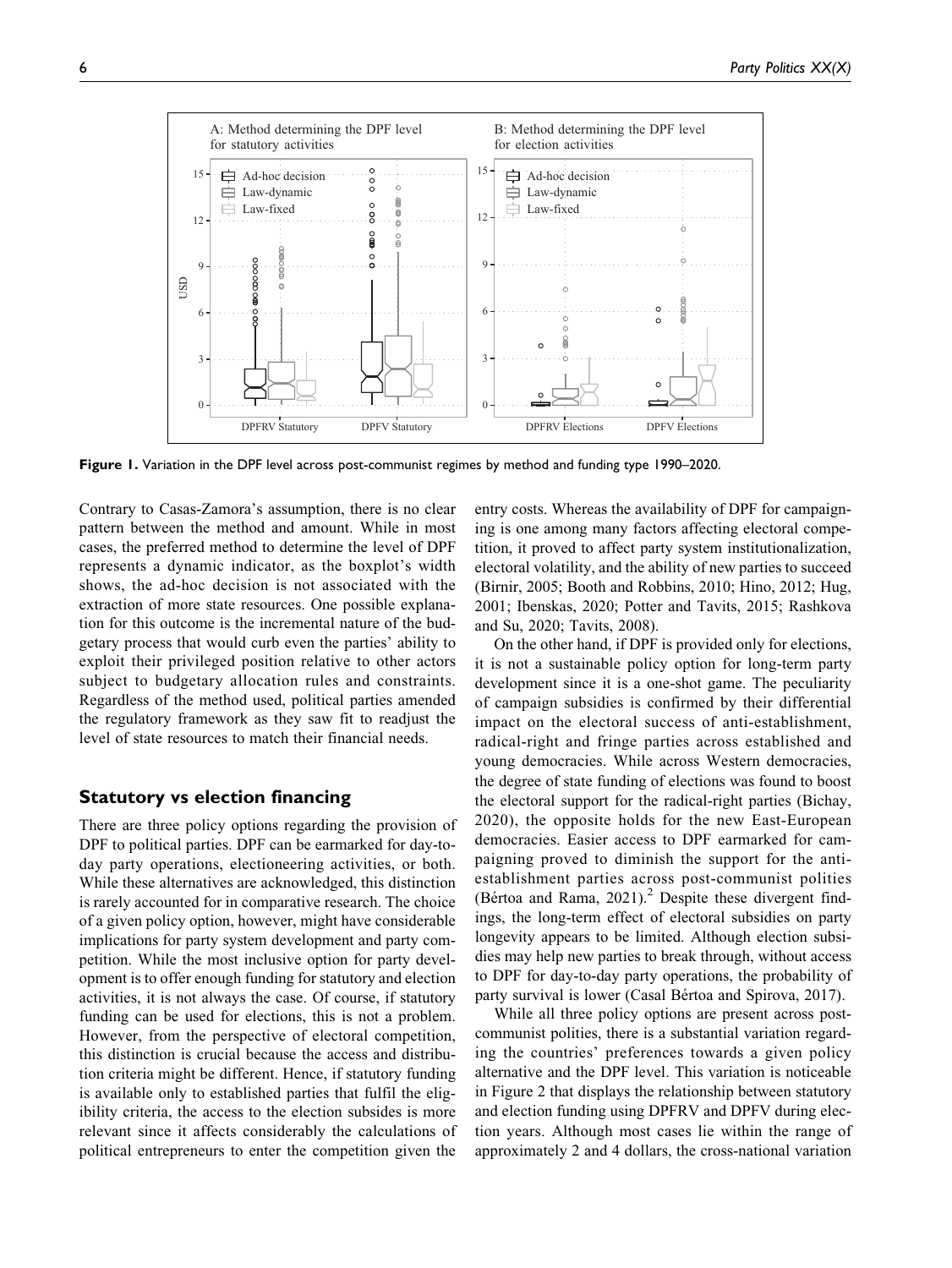<span id="page-6-0"></span>

**Figure 2.** Relationship between the level of DPF for party statutory and election financing. *Note*: Data is jittered on both axes to minimize overlapping at low levels of DPF.

is still high even within this range, let alone outside it. Data also shows that despite the absence of a clear pattern: Montenegro, Slovakia, the Czech Republic, and Croatia stand out for the overall generosity. Likewise, Estonia, Bulgaria, Bosnia and Herzegovina can be singled out given the largesse of DPF provided for statutory party activity. At the other extreme, one finds more than half of former-soviet republics that provided little to no support to electoral competitors. The rest, including Hungary, Slovenia, Serbia, Poland, and Lithuania, lie between the two extremes.

# **Variation over time in the level of public funding**

While the previous two sections can be regarded as two snapshots of the same phenomenon taken from different angles, this section introduces the dynamic element. It looks at both cross-national and within-country variation over time for DPFRV and DPFV. Unlike previous sections, where data was split based on the DPF type, here I present it in aggregate. Hence, for the election years, the DPF incorporates statutory and election funding, while for the nonelection years – only DPF for party daily operations. Even though DPFRV and DPFV are highly correlated, the DPFV is more relevant because it is closer to what parties actually receive from the public purse. Since often the funding level was linked neither to the electoral market size nor the electoral turnout, the difference between the registered voters and cast ballots considerably affects both measures. In short, the lower the electoral turnout, the higher the gap between the DPFRV and DPFV. The relationship between these two indicators is illustrated in [Figure 3.](#page-7-0)

The figure displays tremendous cross-national and within-country variation in the amount of DPF over time. One-third of post-communist polities located at the top of [Figure 3](#page-7-0) are visibly ahead of others regarding the level of state support, although the variation is considerable even within this group. For instance, if one takes the total DPFV provided over the years, top-ranked Montenegro provided twice as much as Slovakia and the Czech Republic and almost three times more than Slovenia. These disparities are even more remarkable if one steps outside the group of heavy DPF providers. Poland and Russia, which are middle-ranked, still provided more DPF by a factor of five to six than Moldova, Ukraine, Azerbaijan, and Uzbekistan.

Partially, this variation is also driven by the timing of the DPF introduction, which splits post-communist polities into two groups. While most CEE and Balkan countries introduced DPF either immediately after the fall of communism or during the early stage of transition, almost all former-Soviet republics followed suit much later. Some of them, including Kazakhstan, Moldova, Latvia, Ukraine, and Azerbaijan, introduced DPF only after two decades of independence or later. While few ex-soviet republics subsidized campaigning, the level of state support was so insignificant that it covered only a tiny share of the financial needs of parties and candidates. Furthermore, in a few authoritarian regimes (Belarus, Uzbekistan, and Tajikistan), state funding was the only legal source of income for campaigning.

The differences in DPF are even more prominent if one considers cross-national and within-country variation simultaneously via two aspects of temporality – direction and magnitude of change. Overall, one may identify two broad developments. The first represents a steady increase in DPF followed by its stabilization with fluctuations in both directions. The second depicts an increase followed by a decrease in state funds.<sup>[3](#page-13-0)</sup> A similar pattern is observed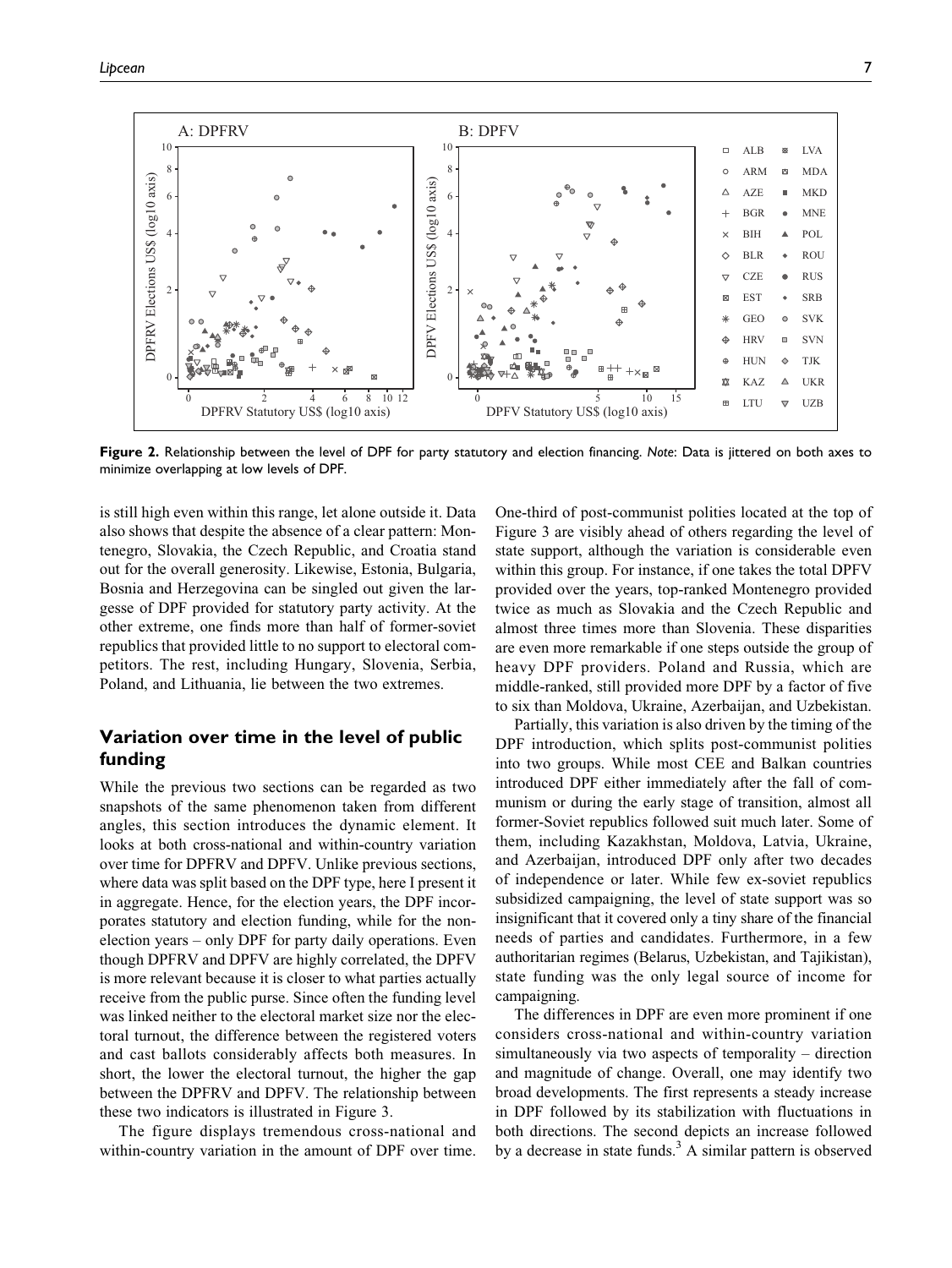<span id="page-7-0"></span>

**Figure 3.** Variation over time in the level of DPF by country and type 1990–2020. *Note*: The *y*-axis is adjusted to each country's range in the DPF level due to high cross-national variation.

regarding the magnitude of change conceived in relative and absolute terms. The relative magnitude reflects the increase or decrease in DPF per time unit, while the absolute magnitude reflects the ratio between the highest and the lowest value of DPF.

A few examples will illustrate these points. In the Czech Republic, the Law on Political Parties (LPP) was amended three times between 1990 and 2000. As a result, the nominal value of DPFV for campaign reimbursement increased tenfold, from CZK 10 to CZK 15, 90 and 100, respectively. Likewise, following the Velvet Revolution in 1993, Slovakia increased the amount of DPFV for election expenses fourfold, from SKK 15 to 60 in 1994. While the level of DPF remained unaltered for roughly a decade, the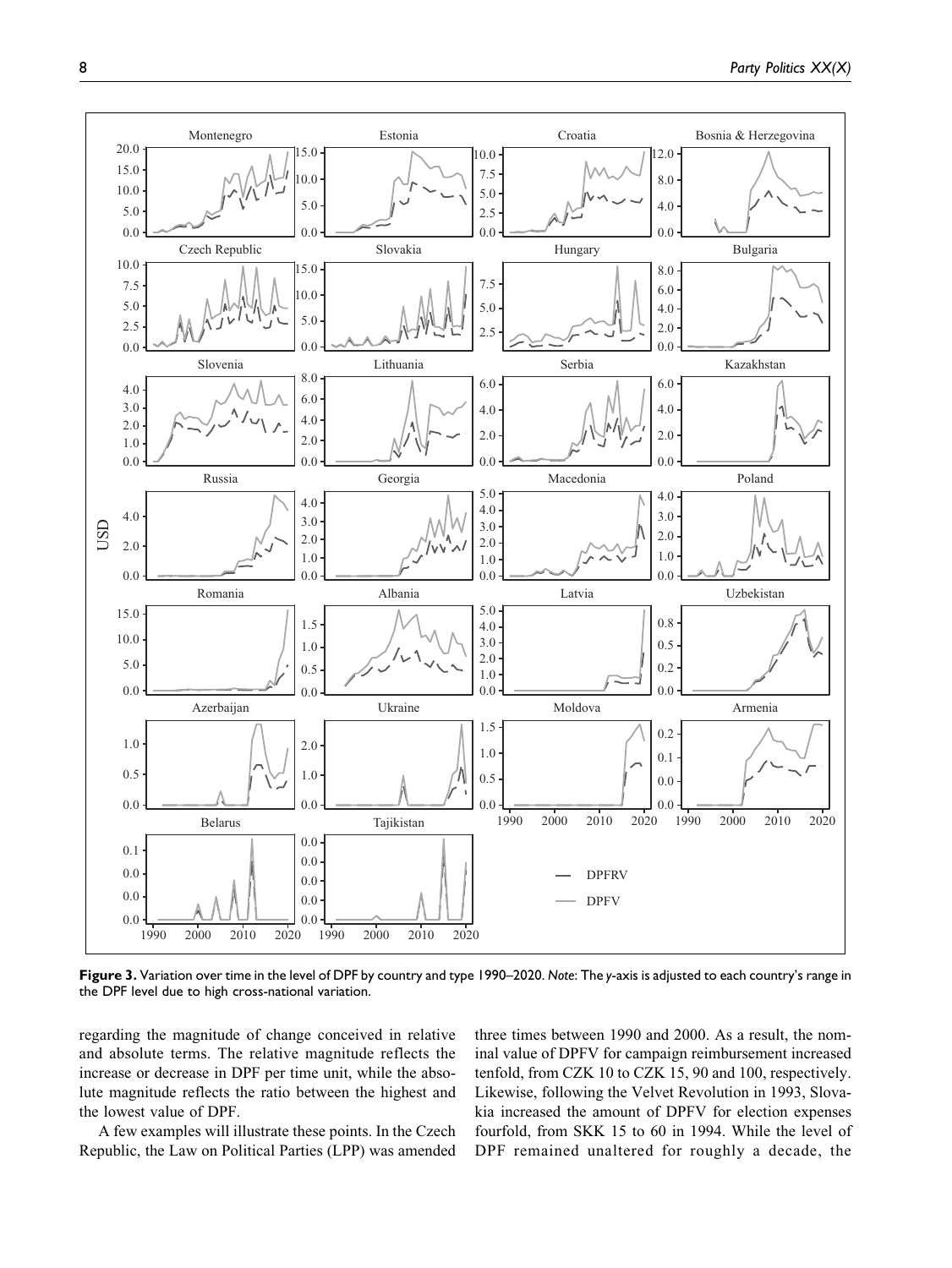intensified political competition at the turn of the millennium put more pressure on party finances. Hence, following the replacement of the allocation mechanism from a fixed coefficient to a flexible indicator in 2004 (1% of the average monthly wage per vote), by the 2006 parliamentary contest, the reimbursement of election expenses increased by almost three times.

Similar developments occurred in Georgia and Russia, although they touched on statutory party funding. Between 2005 and 2013, the Georgian LPP was amended three times (2007, 2009 and 2013) by expanding the mechanism of DPF. Consequently, the nominal value of DPF in 2019 was almost five times higher than in 2005. Russia is an even more striking case since it switched from a dynamic indicator (minimum wage) to a fixed coefficient in less than 2 years from the effective introduction of DPF in 2004. Because the minimum wage growth was much slower than party demand for resources, the funding level increased tenfold already in 2005. Furthermore, between 2004 and 2017, the LPP was amended five times, resulting in a nominal increase of DPF by a factor of 300.

Even in countries where the funding level was linked to a floating coefficient, such as a percent of budget revenue that would ensure a constant increase in financing, political parties could not refrain from tinkering with the rules. Montenegro is an extreme case in point, especially given the generosity of the state. The share of state funds increased from 0.2% in 1993 to 0.5% in 2017, with supplementary fluctuations (0.3–0.6%) in between. Moreover, since the central budget funds were insufficient, the local budgets became an additional source of income in 2008, with shares ranging from 0.5% to 3%. Accordingly, between 1994 and 2020, the subsidy level increased by 24 times (dollars equivalent). Likewise, the increasing demand for resources pushed Macedonian parties to switch from an ad-hoc decision method to a budget share-based formula in 2004 (0.06% of the budget revenue). In 2018, the share of budgetary funds earmarked for parties was augmented to 0.15%, resulting in a ninefold increase in DPF (dollars equivalent) between 2005 and 2019.

Despite an upward dynamic in most countries, the noticeable cases are those in which the decline in DPF represents a deliberate decision of the very actors affected by it. The decrease in public funding occurred through amending the LPP, earmarking less than the maximum ceiling set by law, or budgeting less than previously. Regardless of the exact mechanism at work, there are instances in which the decline in DPF represents the outcome of deliberate party decisions. Poland, Estonia, and Bulgaria are exemplary cases in this respect. In Poland, the amendment of the LPP in 2010 resulted in a substantial drop in the subsidy level. In 2011, Polish parties received for their statutory operations about half of DPF earmarked in 2010. The same holds for their Bulgarian counterparts. Following a twelvefold increase of financing during

2001–2009 (BGN1–BGN12 per vote), state funding dropped to BGN11 and BGN8 in 2014 and 2020, respectively, which constitutes a decline of one-third. Finally, Estonian parties, which decided on the funding level via the budget law, passed through a similar experience. Accordingly, following an eighteenfold surge in DPF (dollar equivalent) between 1996 and 2008, it dropped by 30% by 2019.

These examples illustrate the inability of composite regulatory indexes or binary indicators to capture the differences in the funding level. I turn now to the other two aspects of the DPF mechanism – eligibility and allocation rules. While eligibility rules are employed as a substitute for a dichotomous indicator of DPF [\(Birnir, 2005; B](#page-14-0)értoa [and Rama, 2021; Casal B](#page-14-0)é[rtoa and Spirova, 2017\)](#page-14-0), allocation rules received almost no consideration from the academic community. The lack of attention is somewhat surprising, considering their prominent role in the policymakers' struggles over the distributional consequences of DPF for party competition.

## **Eligibility rules to public funding**

Eligibility rules, as embodied in the pay-out threshold to obtain access to DPF, represent a crucial benchmark for the inclusiveness of the DPF mechanism. They play a central role in the argumentation line of the cartel party thesis that assumes the propensity of the established parties to protect themselves against the competition from the newcomers by raising the entry barriers ([Katz and Mair, 1995](#page-15-0), [2009\)](#page-15-0). To obtain state funding, political parties must fulfil a minimum requirement expressed in votes, seats, or both. For election financing, there is another criterion employed to allocate funding – official candidate status. Candidate status as an eligibility benchmark has several implications for the inclusiveness of the DPF scheme and electoral competition. It removes the barriers (past electoral performance) to DPF, expands the pool of recipients, and creates incentives for the formation of new parties by covering a part of the entry costs.

Moreover, if statutory funding is always disbursed based on past electoral performance, this does not always apply to elections. Campaign subventions may be disbursed before and after elections or through both methods, either as advance payments for campaigning or reimbursement of election expenses. However, when candidate status serves as a benchmark alone or combined with other access criteria, the subsidy associated with it is always disbursed in advance; therefore, it can be used for electioneering. Hence, a lower access threshold to DPF is associated with the openness towards competition and favours the emergence of new parties.

The left-hand panel of [Figure 4](#page-9-0), which reflects the dynamics of the eligibility rules for party statutory funding, exhibits three developments: stability, increase and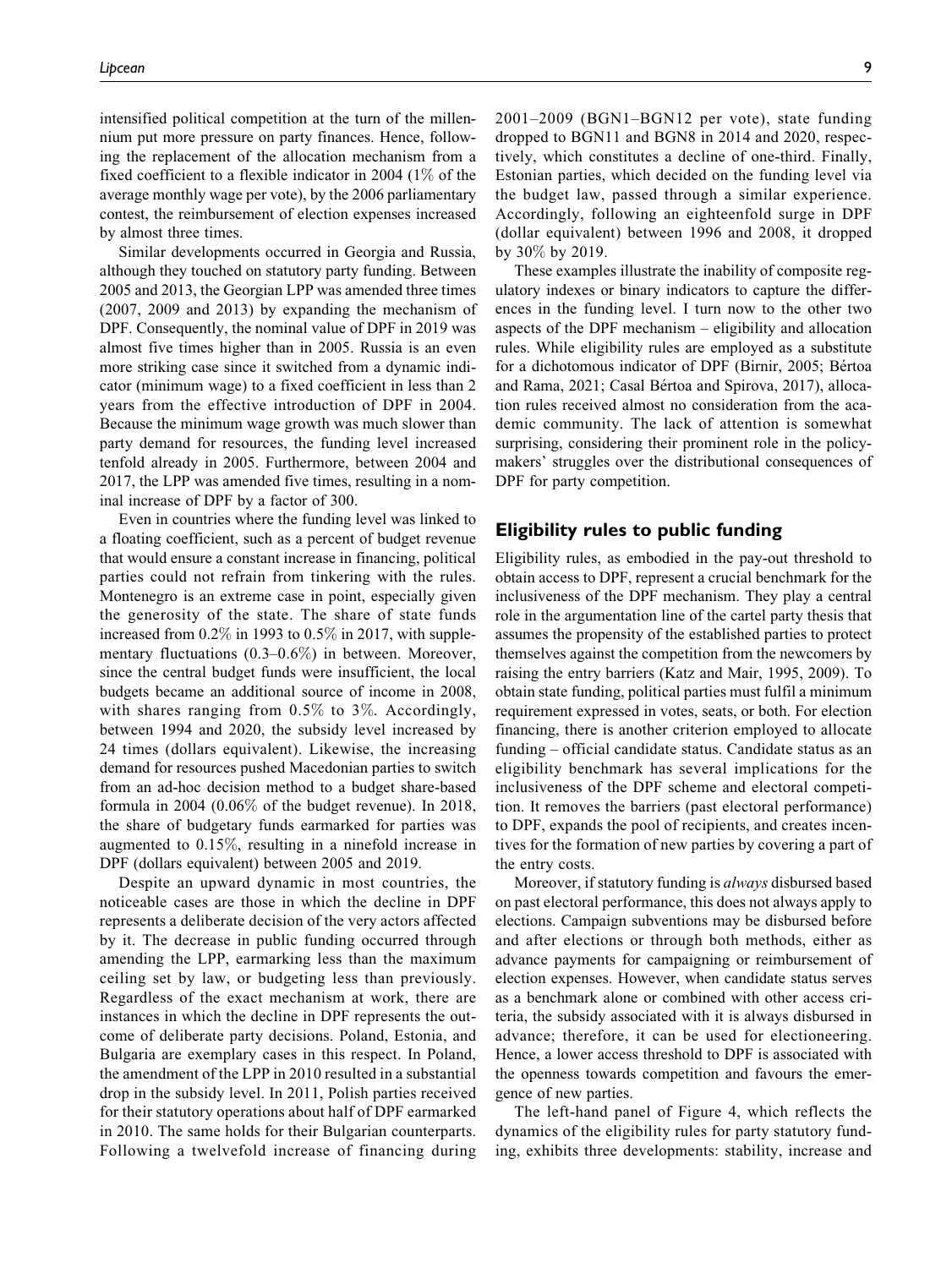<span id="page-9-0"></span>

**Figure 4.** Cross-national and within-country variation in access rules to DPF for party statutory and election financing 1990–2020. *Note*: The *X*-axis from the right-hand panel represents the sequence of parliamentary elections.

decrease in the pay-out threshold. The range in the eligibility requirements to public funding varies from 0 in Moldova to  $7\%$  in Kazakhstan.<sup>[4](#page-13-0)</sup> It also shows that stability is the dominant pattern in most countries. The remaining countries are split into roughly two equal groups that either increased or decreased the barriers to access state funding. While Albania, Croatia, the Czech Republic, Slovakia, and Romania shifted towards more demanding conditions, Georgia, Macedonia, Montenegro, Slovenia, and Lithuania switched to friendlier access rules.

The right-hand panel of Figure 4 shows that, relative to statutory funding, the access to election subsidies represents a more inclusive process since approximately half of the post-communist regimes deemed candidate status a sufficient condition to benefit from the state support. A possible explanation for this inclusiveness is the minimal support offered by the state in such cases. Thus the access to DPF is likely to have little impact on the electoral outcomes, although a stronger symbolical effect. The dynamics of the pay-out threshold to campaign subsidies reveal similar diverging trends as for the access to statutory funding. While the status-quo prevails (several former-Soviet republics, Poland, and Hungary), other cases are divided into those increasing (Bulgaria, Georgia, Russia, Serbia, and Slovakia) and decreasing (Croatia, the Czech Republic, Macedonia, Montenegro, and Slovenia) the barriers to DPF. This mottled picture shows that the regulation of access to DPF substantially varies across postcommunist polities, thus offering inconclusive evidence to support the cartelization of party politics, at least regarding the access conditions.

# **Allocation rules of public funding**

The distribution formula reflects the method whereby state funding is apportioned among recipient parties. Two conflicting principles are built into any distribution formula, i.e. equality and proportionality [\(van Biezen, 2003:](#page-15-0) 44–45; [OSCE/ODIHR and Venice Commission, 2010:](#page-15-0) §§ 183– 185, [2020:](#page-15-0) §§ 237–239).<sup>[5](#page-13-0)</sup> Equality, in its extreme form, implies that DPF is evenly apportioned to political parties or electoral competitors, regardless of their electoral performance. In contrast, proportionality foresees a distribution exclusively based on electoral performance measured in votes, parliamentary seats, or both. Normatively speaking, a mechanism combining both principles by applying 'objective, fair and reasonable criteria' in distributing subsidies 'might be most effective at achieving political pluralism and equal opportunity' [\(Council of Europe, 2003:](#page-14-0) § 1; [OSCE/ODIHR and Venice Commission, 2020](#page-15-0): § 239). However, when defining such criteria, the precise meaning of 'objective, fair and reasonable' becomes quite problematic [\(Pinto-Duschinsky, 2006](#page-15-0)). Accordingly, incorporating these conflicting principles into any distribution formula will yield a biased allocation contingent on the recipients' identity.

Despite this normative tension, I assess the distribution method based on its openness towards party competition. It ranges between 0 and 1, where 0 implies a pure egalitarian and  $1 - a$  fully-proportional distribution of funding. For instance, if half of DPF is evenly distributed among all eligible parties (without accounting for past performance), while another half is proportionally allotted based on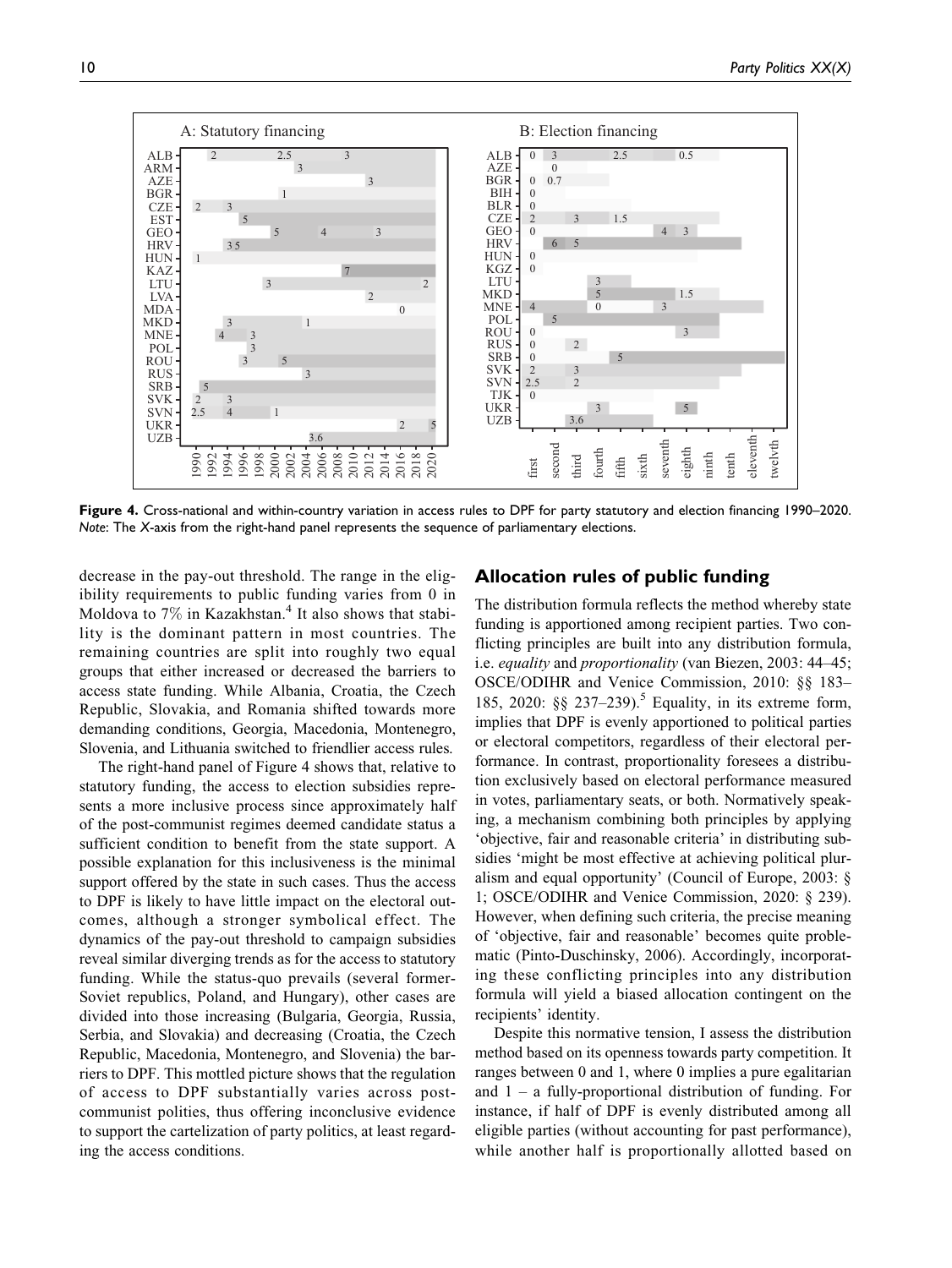

**Figure 5.** Cross-national and within-country variation in allocation rules to DPF for party statutory and election financing 1990–2020. *Note*: The *X*-axis from the right-hand panel represents the sequence of parliamentary elections.

electoral performance, I assign a score of 0.5. The closer/ farther this score lies to/from 1, the more/less concentrated the distribution of subsidies is among beneficiaries. The result of this operationalization is presented in Figure 5.

Pure proportionality represents the dominant allocation method, with fewer cases incorporating the egalitarian element. One may notice three distinct trends concerning the change in allocation rules: stability, towards a more egalitarian and a more proportional distribution. As Figure 5 reveals, the status-quo prevails in about two-thirds of coun-tries for both types of funding.<sup>[6](#page-14-0)</sup> Remarkably, the former Yugoslav republics, Albania, and Romania are the cases recording the most frequent changes in the allocation mechanism for statutory funding (Panel A), although in different directions. While Albania, Slovenia, and Serbia shifted towards a more egalitarian distribution, Croatia, Montenegro, and Romania switched to a more concentrated allotment of subsidies. Montenegro and Albania also record the most frequent amendments in the allocation of electoral subventions (Panel B), albeit in opposite directions. Even though this indicator does not reveal the underlying criteria employed to apportion state subsidies (votes, seats, party membership, electoral competitor status), $\theta$  the presence of quite pronounced egalitarian elements undermines the logic of a purely instrumental approach in designing the rules that would favour exclusively the established parties.

## **Comparison with alternative measures**

The observed variation in the funding level reveals a critical limitation of a binary coding used to assess the effects of DPF on any phenomena of interest since it flattens crossnational differences and within-country variation over time. Likewise, reliance on aggregate regulatory indexes, which bundle together either various aspects of the DPF mechanism (amount, access, distribution) or different dimensions of PFR (DPF, donations, spending), generate similar problems for they measure conceptually different things. Finally, expert-based indexes entail similar risks. While such indexes might be internally consistent and capture better withincountry developments, they are more likely to perform worse in assessing cross-national variation. Hence, I provide several illustrations proving the advantages of DPFV over alternative measures. Given the shortage of studies and data with the same geographical and temporal coverage, I rely on those that either intersect with my dataset or include alternative DPF measures besides regulatory or expert-based indicators, such as the degree of state dependence, operationalized as the share of DPF in the structure of party income [\(Casal B](#page-14-0)é[rtoa et al., 2014;](#page-14-0) van Biezen and Kopecký, 2014).

The exploration of binary or composite measures of DPF does not require additional undertakings, as [Figures 2](#page-6-0) and [3](#page-7-0) uncovered their shortcomings. Therefore, I analyse two expert-based indexes and the degree of state dependency to assess their fit against the actual DPF and party access to funding. To test the validity of a perception-based index against the level of DPF, I use a variable from the 'Varieties of Democracies' that measures the expert perceptions regarding the significance of electoral subsidies for political parties ([Coppedge, 2020; Coppedge et al.,](#page-14-0) [2020:](#page-14-0) 61), which is the closest equivalent to the actual level of DPF.[8](#page-14-0) Likewise, to test the reliability of expert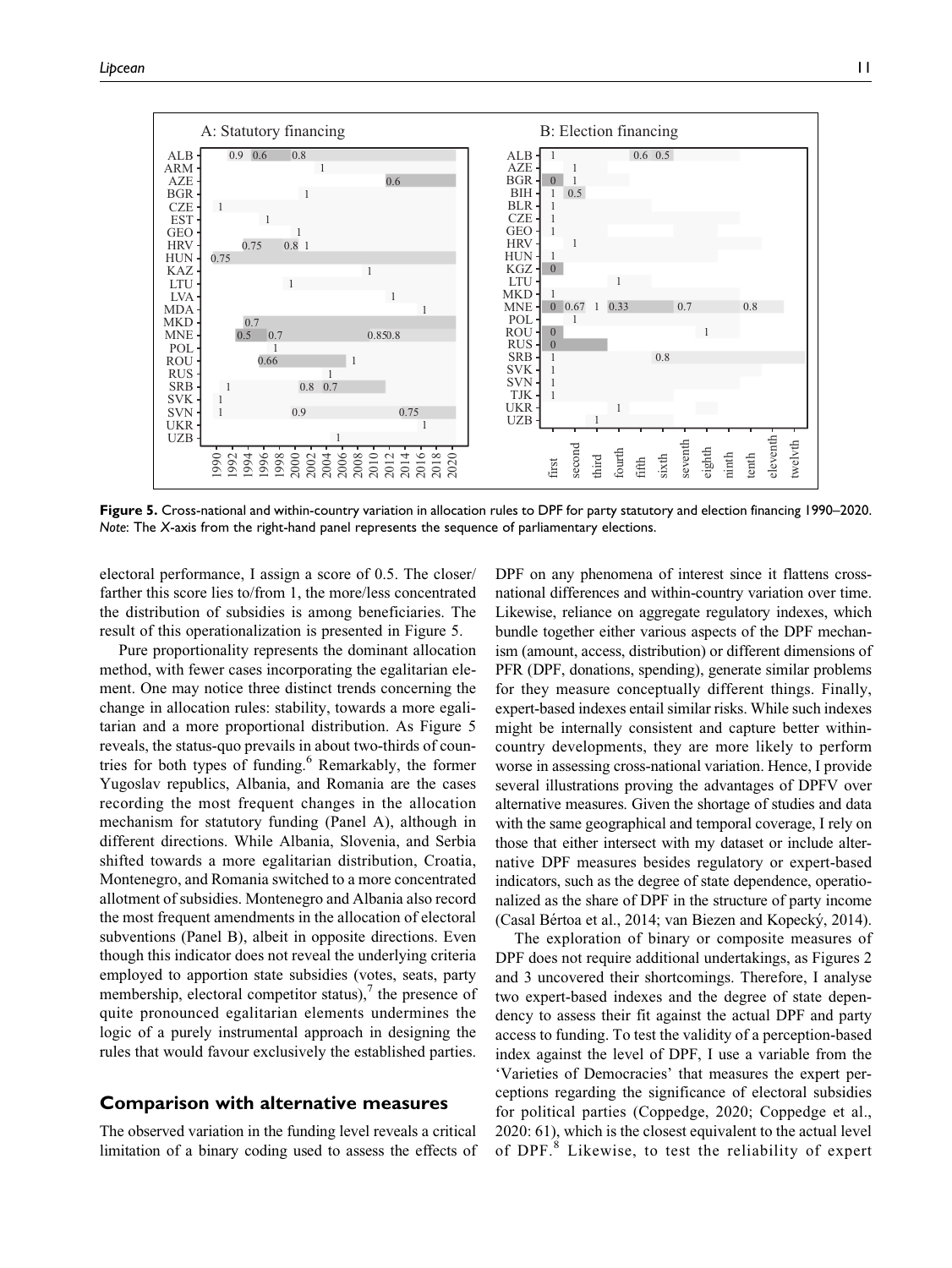

**Figure 6.** Relationship between the expert scores reflecting significance and access to DPF vs DPFV and the legal pay-out threshold. *Note*: Data in Panel A is jittered on both axes to minimize overlapping.

perceptions regarding equitable access to DPF, I use the relevant variable from the 'Electoral Integrity Project' (Norris and Grömping, 201[9](#page-14-0)b), $9^9$  and cross it with the pay-out threshold for campaign subsidies from my data. The pay-out threshold represents the legal equivalent of equitable access as defined by Norris and Grömping [\(2019a](#page-15-0): 14) and has a similar interpretation – the easier the access to DPF (the lower the pay-out threshold), the more equitable the access mechanism. The crossing of expert evaluations with the DPFV, as presented in Figure 6, reflects quite a mismatch between the expert assessments and the objective indicators. As the left-hand panel shows, this mismatch is particularly noticeable at low levels of DPFV, where the expert scores on the significance of DPF are quite widespread along the y-axis. Likewise, there is plenty of evidence for the opposite combination – similar expert scores coexist with significant differences in DPFV. A similar discrepancy is noticeable in the right-hand panel. It shows that in some cases, the absence or the presence of a minimal legal pay-out threshold, meaning a more inclusive and equitable access mechanism to election subsidies, is regarded by experts as unfair or that similar expert scores are assigned to cases with very different access thresholds.

This evidence suggests that expert-based indexes are poor substitutes for the actual level of PDF (Panel A). Furthermore, the bias in evaluating the fairness in access requirements to electoral subventions, given the existence of quite objective legal requirements, is even more worrisome for the reliability of such measurements (Panel B), at least regarding party and campaign funding. Considering the inconsistency between the expert scores and the objective indicators presented here, their mechanical use in comparative research is of substantial concern. For instance, it would be intriguing to see whether [Bichay's \(2020\)](#page-14-0) findings regarding the beneficial impact of election subsidies on the electoral performance of radical-right parties would hold if alternative measures, such as the actual level of DPF or another regulation-based index, were employed instead of the expert-based index from the Varieties of Democracies used by Bichay.

Finally, I test the degree of state dependency against the actual level of DPF. Unlike previous measures, however, this is a proxy derived from hard data. Hence, it is of higher quality and better suited to comparative research. Despite these advantages, there are two potential issues regarding its validity and accuracy in capturing the variation in the actual level of funding relative to DPFRV. First, the proportion of DPF in the structure of party income might be endogenous to the DPFRV, that is, be dependent or determined by it. While this is not a problem, to be interchangeable with the DPFRV, there must be a very high correlation between the two measures. Second, the degree of state dependency might still conceal substantial differences in DPFRV even if the share of state subsidies in the structure of party income could be similar across different cases. To assess their interplay, though, one needs data on private and public funding. However, given the lack of reliable data on private party funding for the post-communist regimes, I rely on other studies, including both measures [\(Casas-Zamora, 2005:](#page-14-0) 49; [Nassma](#page-15-0)[cher, 2009:](#page-15-0) 143; [van Biezen and Kopecky´, 2017:](#page-16-0) 87, 90).

Accordingly, if the assumption that the level of DPF affects the state dependence rate is plausible, one would expect a strong positive relationship between DPFRV and the share of DPF in the structure of party income. Conversely, if similar state dependence rates are associated with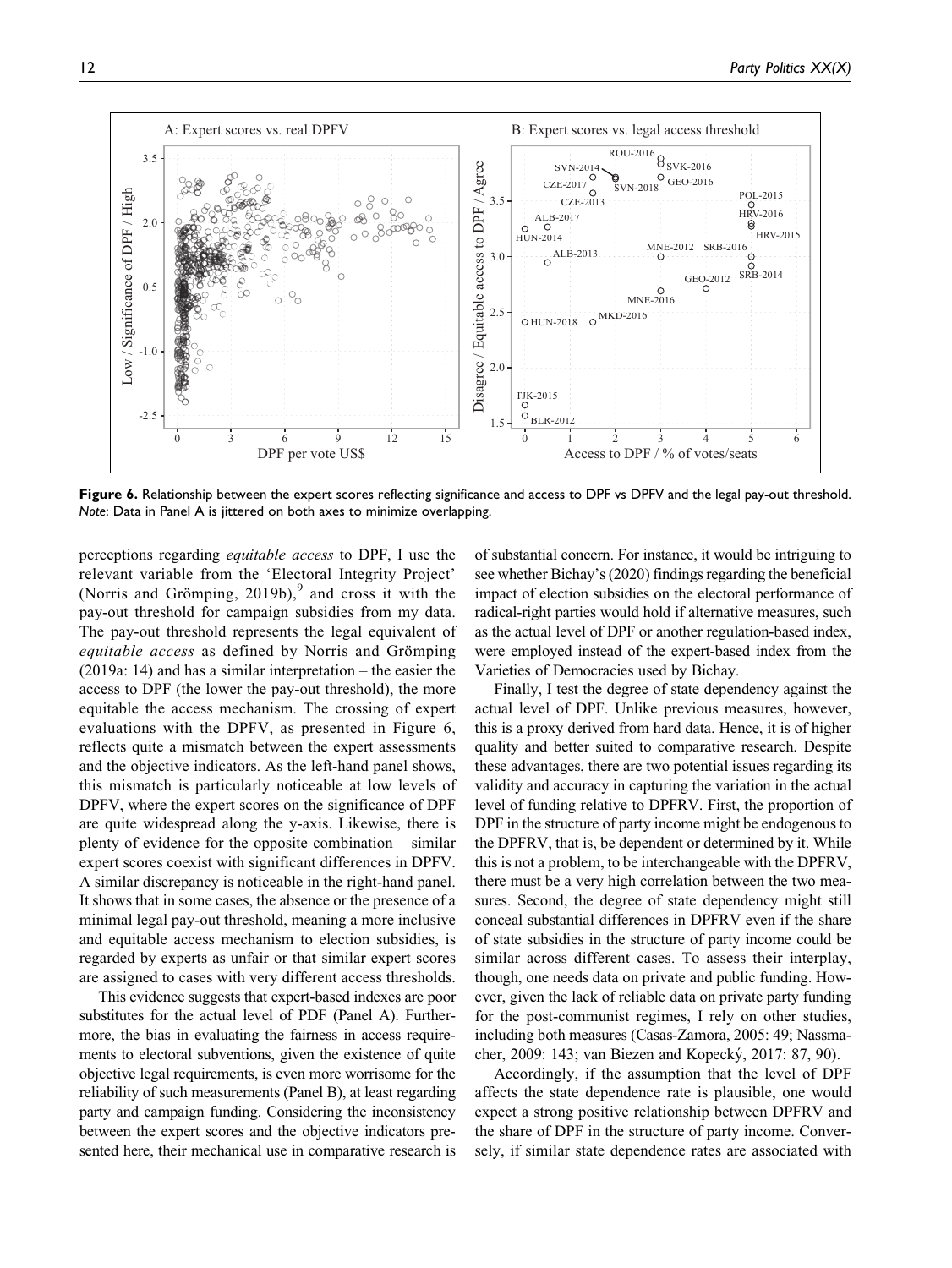

**Figure 7.** Relationship between the level of DPF per voter and the share of DPF in the structure of party income. *Note*: Temporal coverage: [van Biezen and Kopecky \(2017\)](#page-16-0) – 2011–2013, [Nassmacher \(2009\)](#page-15-0) – 2002, [Casas-Zamora \(2005\)](#page-14-0) – 1975–1989. Currency expressing DPF per voter, [van Biezen and Kopecky \(2017\)](#page-16-0) – Euro, [Nassmacher \(2009\)](#page-15-0) – USD, [Casas-Zamora \(2005\)](#page-14-0) – 1990 constant USD.

different levels of DPFRV, this would undermine their interchangeability. The interplay between DPFRV and state dependence, presented in Figure 7, reveals a mixed picture. While there is a positive relationship between the DPFRV and the share of subsidies in the structure of party income, it is not strong enough to use them interchangeably. The limited potential for exchange is particularly noticeable in the left-hand panel, displaying the raw data with a correlation of only 0.4 and a model that explains little variance. Hence, this makes state dependence a troublesome replacement for the DPFRV. Even after a log transformation of DPFRV that substantially improves the strength of the relationship ( $r = 0.67$ ), as shown in the right-hand panel, it is not sufficiently strong to make state dependence a valid substitute of DPFRV. Furthermore, the presence of similar cases on state dependence but different on DPFRV raises additional concerns for the unwarranted use of the former in comparative research on party finance.

## **Conclusion**

Excessive reliance on various proxy measures typified by single indicators such as absence vs the availability of DPF, composite indexes bundling together several regulatory dimensions of PFR, or expert evaluations represents a risky endeavour for comparative research on party finance. Besides the fact that such proxies only capture the regulatory scope, some are biased and inaccurate in reflecting the lay of the land regarding the level and access to DPF. More importantly, none of them accounts for the variation in the level of state support provided to parties.

This study presented an original dataset of the actual level of DPF for 27 post-communist regimes between 1990 and 2020 to address some of these limitations and shortcomings. It provides much more reliable and accurate measures of DPF relative to any existing alternatives that fail to account for the level of state assistance to political parties. Likewise, the panel structure of the dataset allows investigating the effects of DPF on the relevant political processes and phenomena over time, thus overcoming the limitations of cross-sectional data.

This dataset shows a very diverse landscape regarding the key features of the DPF mechanism. First, there is no clear pattern between the method whereby the level of DPF is determined and its increase over time. Irrespective of the method, the funding level was augmented whenever the dominant party/coalition considered it appropriate or could reach an agreement over the new arrangements. Second, post-communist polities greatly varied in terms of party activities funded from the public purse. While in some cases, political parties benefited from the budgetary support for their statutory and election activities, in other cases, the state limited its assistance only to one of them. Third, the data compellingly illustrate a tremendous crossnational and within-country variation concerning the pace and magnitude of change in the funding level.

Additionally, although the gap between the most and the least generous providers of DPF does not vanish over time,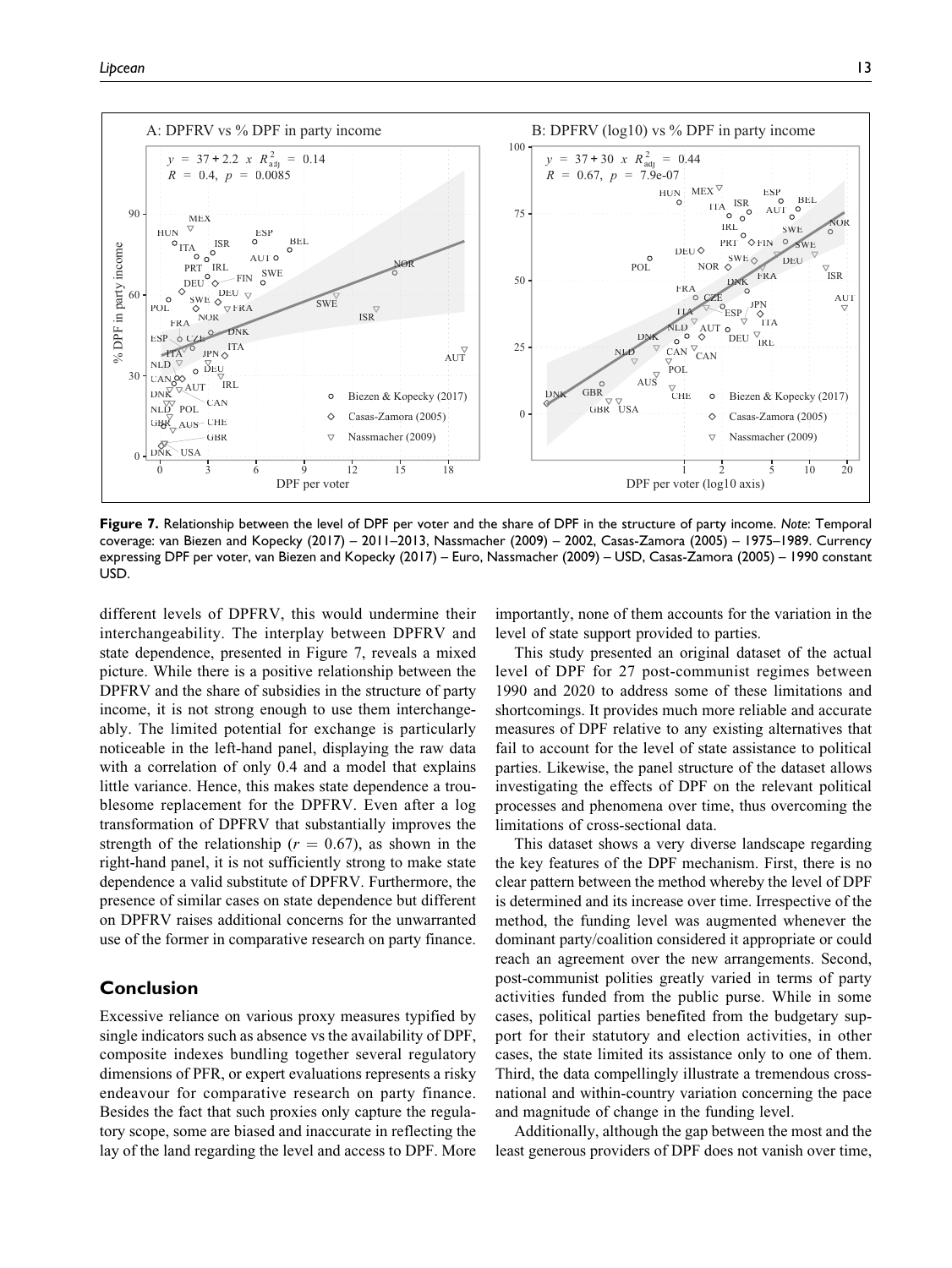<span id="page-13-0"></span>the deliberate party decisions to scale down the reliance on DPF in some cases suggest the presence of self-containing mechanisms, irrespective of the rationales behind them. Fourth, the variation in eligibility and allocation rules depicts, alike, contrasting developments. While in most cases, the status-quo represents the dominant pattern, the shift towards more restrictive or more permissive rules visa-vis the access and distribution criteria splits postcommunist regimes into two almost equal groups.

Despite an increasing reliance on the state over time by political parties, data provides only partial support for the cartelization thesis since empirical evidence holds exclusively about the level of DPF. If one considers, however, the shifts in eligibility and distribution rules, the cartelization argument is not fully backed by evidence. Approximately half of those post-communist regimes that amended these conditions raised the access barriers and made the distribution of subsidies more concentrated. Another half, on the contrary, moved in the opposite direction by switching to a more inclusive and egalitarian mechanism in the allocation of subsidies, thus favouring new and small parties. These contrasting developments also show the limits of the international organizations (e.g., OSCE/ODIHR) capacity to push for the adoption of access and distribution rules to promote a level playing field and political pluralism. Such inconsistent drifts hint at the prevalence of domestic forces and intra-party system dynamics in shaping the parameters of the DPF mechanism.

The validation test of crossing the DPFV with alternative indicators has convincingly shown the drawbacks of the latter. While these shortcomings are more evident concerning dichotomous indicators and aggregate regulationbased indexes, the expert-based measures turned out to possess critical flaws alike. The bias is particularly striking with respect to the fairness of access requirements to state funding, given the severe mismatch between the expert scores and the legal pay-out threshold. As expected, the share of DPF in the structure of party income is the next best indicator, but it too might be skewed in either direction. Crucially, the failure of various proxies to account for the variation in DPF or other features of PFR is of paramount importance in terms of policy implications for the content and the direction of political finance reforms. Since many studies contain implicit or explicit policy recommendations, they might provide misleading insights considering the bias, imprecision, and the feeble connection of the proxies they rely upon with the reality on the ground.

This dataset can be deployed to answer two types of research questions contingent on the DPF status as a variable. If the DPF is tackled as an explanatory variable, it may be employed to assess the impact of DPF on variables usually associated with the dynamics of political competition and party-voters linkages such as party system institutionalization, permeability towards newcomers, electoral volatility, electoral turnout, membership rates,

or confidence in political parties. Conversely, if DPF is treated as a dependent variable, it may be used to investigate the possible causes behind the variation in the level of DPF or access and distribution rules such as the level of economic development, regime type, electoral system design, patterns of party competition and political corruption, among others. Therefore, it might help researchers to cast a new light on the complex and sensitive relationship between state funding of political parties and a wide range of political processes and phenomena based on more accurate and reliable indicators.

## **Declaration of conflicting interests**

The author declared no potential conflicts of interest with respect to the research, authorship, and/or publication of this article.

## **Funding**

The author(s) disclosed receipt of the following financial support for the research, authorship, and/or publication of this article: This research has received funding from the European Union's Horizon 2020 research and innovation programme under the Marie Sklodowska-Curie grant agreement No 895004. The financial support is gratefully acknowledged.

#### **ORCID iD**

Sergiu Lipcean <https://orcid.org/0000-0002-8944-6505>

#### **Supplemental material**

Supplementary materials, including the dataset, codebook and replication file, are available online.

#### **Notes**

- 1. I exclude Turkmenistan from the dataset since until 2012 there was no political opposition allowed and no multiparty elections held.
- 2. The differences between [Bichay \(2020\)](#page-14-0) and [B](#page-14-0)értoa and Rama [\(2021\)](#page-14-0) regarding the effect of DPF on radical parties may be due not only to the differences between West and East but also to the different operationalization of DPF. While Bichay relies on the expert scores from the Varieties of Democracies, B´ertoa and Rama resort to the pay-out threshold.
- 3. Note, however, that because these evolutions are expressed in USD, the fluctuations in DPF are sensitive to the exchange rate volatility. Therefore, sometimes it might be more difficult to identify whether they are due to the exchange rate volatility or deliberate political decisions.
- 4. The lack of barriers to obtain public funding in Moldova implies that all parties that participated in elections will receive DPF proportionally to their electoral performance.
- 5. The guidelines on party regulations jointly elaborated by the OSCE/ODIHR and Venice Commission apply the concept of 'absolute equality' – rather than 'strict equality' and 'equitable' – to denote a proportional distribution based on the electoral strength of a party.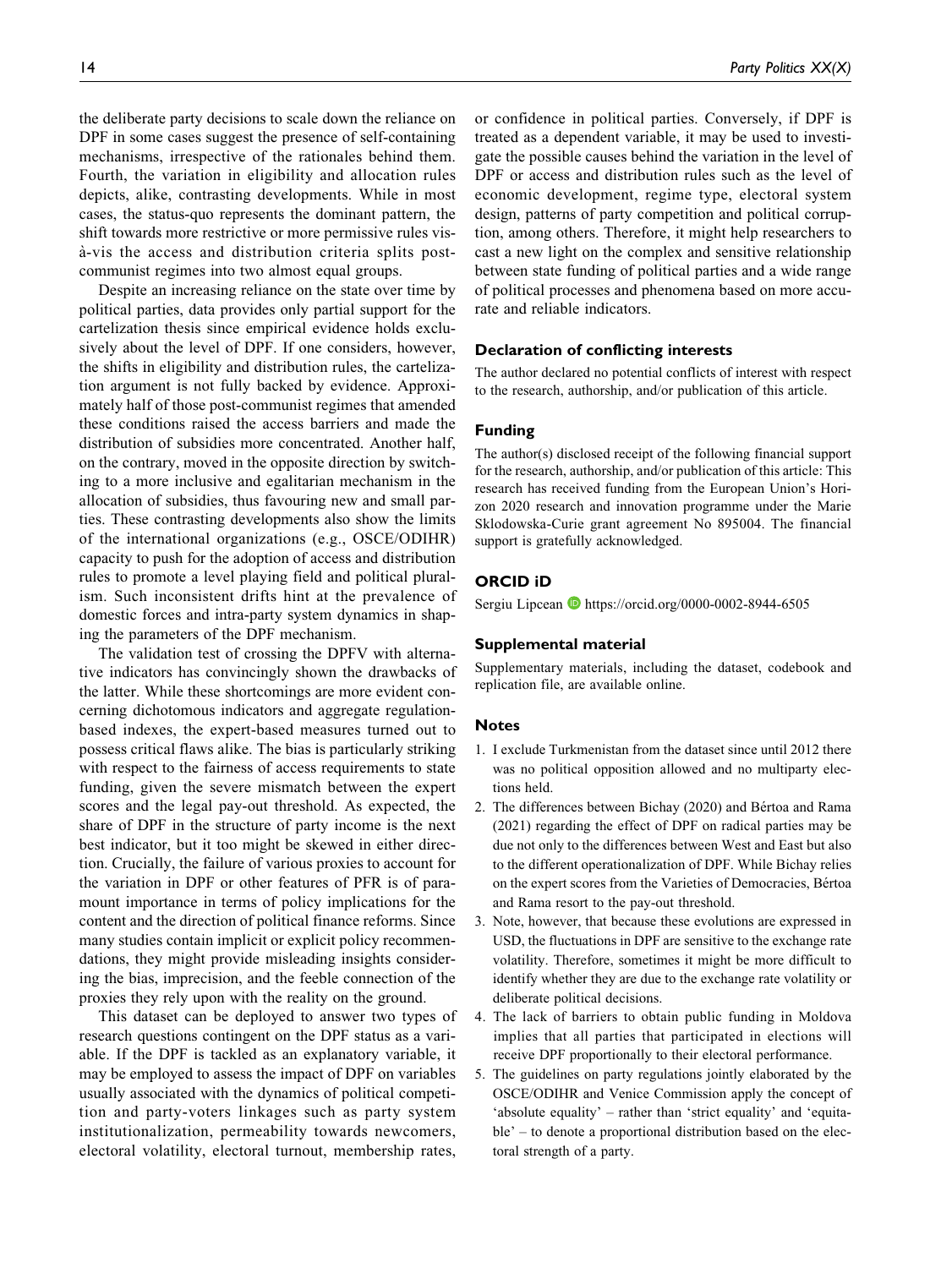- <span id="page-14-0"></span>6. The precise formula employed to distribute budgetary subventions may be subject to change but incorporating the same principle. For instance, the ratio between votes and seats in allocating public funding can change but the proportionality principle remains unaltered.
- 7. Given limited space, I do not present here the variation in these criteria, but the dataset contains such a variable for statutory and election financing.
- 8. Expert feedback to the Varieties of Democracies question: Is significant public financing available for parties' and/or candidates' campaigns for national ofice? ranges from 0 to 4 on an ordinal scale, where 0 indicates the absence of DPF while 4 indicates a significant share of DPF in campaign budget for most parties. Individual expert scores are then aggregated and converted to interval scale using a Bayesian item response theory measurement model (Coppedge et al., 2020: 61). .
- 9. Expert feedback to the Electoral Integrity Project question: Parties/candidates had equitable access to public political subsidies? ranges from 1 to 5 on an ordinal scale, where 1 indicates a strong disagreement while 5 indicates a strong agreement. Individual expert scores are then aggregated and converted to interval scale representing a country-election level score (Norris and Grömping, 2019a: 14).

#### **References**

- Abel van Es A (2016) Why regulate political finance? In: Norris P and Abel van Es A (eds), Checkbook Elections? Political Finance in Comparative Perspective. Oxford: Oxford University Press, pp. 199–226.
- Austin R and Tjernström M (eds) (2003) Funding of Political Parties and Election Campaigns. Stockholm: International IDEA.
- Bartolini S (1993) On time and comparative research. Journal of Theoretical Politics 5(2): 131–167.
- Ben-Bassat A and Dahan M (2015) The regulation of political finance and corruption. Election Law Journal: Rules, Politics, and Policy 14(3): 190–206.
- Bértoa FC and Rama J (2021) Paying for appeasement: on the moderating role of public subsidies in East Central European party politics. Party Politics SAGE Publications Ltd: 13540688211015932. DOI: 10.1177/13540688211015933.
- Bichay N (2020) Public campaign financing and the rise of radical-right parties. Electoral Studies 66: 102159.
- Birnir JK (2005) Public venture capital and party institutionalization. Comparative Political Studies 38(8): 915–938.
- Booth E and Robbins J (2010) Assessing the impact of campaign finance on party system institutionalization. Party Politics 16(5): 629–650.
- Bowler S, Carter E and Farrell DM (2003) Changing party access to elections. In: Cain BE, Dalton RJ and Scarrow S (eds), Democracy Transformed? Expanding Political Opportunities in Advanced Industrial Democracies. Comparative politics. Oxford New York: Oxford University Press, pp. 81–111.
- Butler A (ed) (2010) Paying for Politics: Party Funding and Political Change in South Africa and the Global South.

Auckland Park, South Africa: Dunkeld, South Africa: Jacana Konrad Adenauer Stiftung.

- Cagé J (2020) The Price of Democracy: How Money Shapes Politics and What to Do About It. Cambridge, MA: Harvard University Press.
- Casal Bértoa F and Biezen i van (eds) (2018) The Regulation of Post-Communist Party Politics. London; New York: Routledge.
- Casal Bértoa F and Spirova M (2019) Parties between thresholds: state subsidies and party behaviour in post-communist democracies. Party Politics 25(2): 233—244.
- Casal Bértoa F, Molenaar F, Piccio DR, et al. (2014) The world upside down: delegitimising political finance regulation. International Political Science Review 35(3): 355–375.
- Casas-Zamora K (2005) Paying for Democracy: Political Finance and State Funding for Parties. Colchester: ECPR Press.
- Casas-Zamora K (2008) Political Finance and State Funding Systems: An Overview. Washington, DC: International Foundation for Election Systems.
- Coppedge M (2020) V-Dem Dataset 2020. Varieties of Democracy (V-Dem) Project. DOI: 10.23696/VDEMDS20.
- Coppedge M, Gerring J, Knutsen CH, et al. (2020) V-Dem Codebook V10. ID 3557877, SSRN Scholarly Paper, 20 March. Rochester, NY: Social Science Research Network.
- Council of Europe (2003) Recommendation rec(2003)4 of the committee of ministers to member states on common rules against corruption in the funding of political parties and electoral campaigns. 8 April. Strasbourg: Council of Europe. Available at: <https://rm.coe.int/16806cc1f1> (accessed 10 December 2020).
- Evertsson N (2013) Political corruption and electoral funding: a cross-national analysis. International Criminal Justice Review 23(1): 75–94.
- Falguera E, Jones S and Ohman M (eds) (2014) Funding of Political Parties and Election Campaigns: A Handbook on Political Finance. Stockholm: IDEA.
- Fazekas M and Cingolani L (2017) Breaking the cycle? How (not) to use political finance regulations to counter public procurement corruption. The Slavonic and East European Review 95(1): 76–116.
- Global Integrity (2014) The Money, Politics, and Transparency: Campaign Finance Indicators: Assessing Regulation and Practice in 54 Countries across the World in 2014. Washington, D.C: Global Integrity, Sunlight Foundation, Electoral Integrity Project.
- Grzymala-Busse A (2011) Time will tell? Temporality and the analysis of causal mechanisms and processes. Comparative Political Studies 44(9): 1267–1297.
- Hino A (2012) New Challenger Parties in Western Europe: A Comparative Analysis. Routledge research in comparative politics 47. London New York: Routledge.
- Hug S (2001) Altering Party Systems: Strategic Behavior and the Emergence of New Political Parties in Western Democracies. Interests, identities, and institutions in comparative politics. Ann Arbor: University of Michigan Press.
- Hummel C, Gerring J and Burt T (2019) Do political finance reforms reduce corruption? British Journal of Political Science 51: 1–21.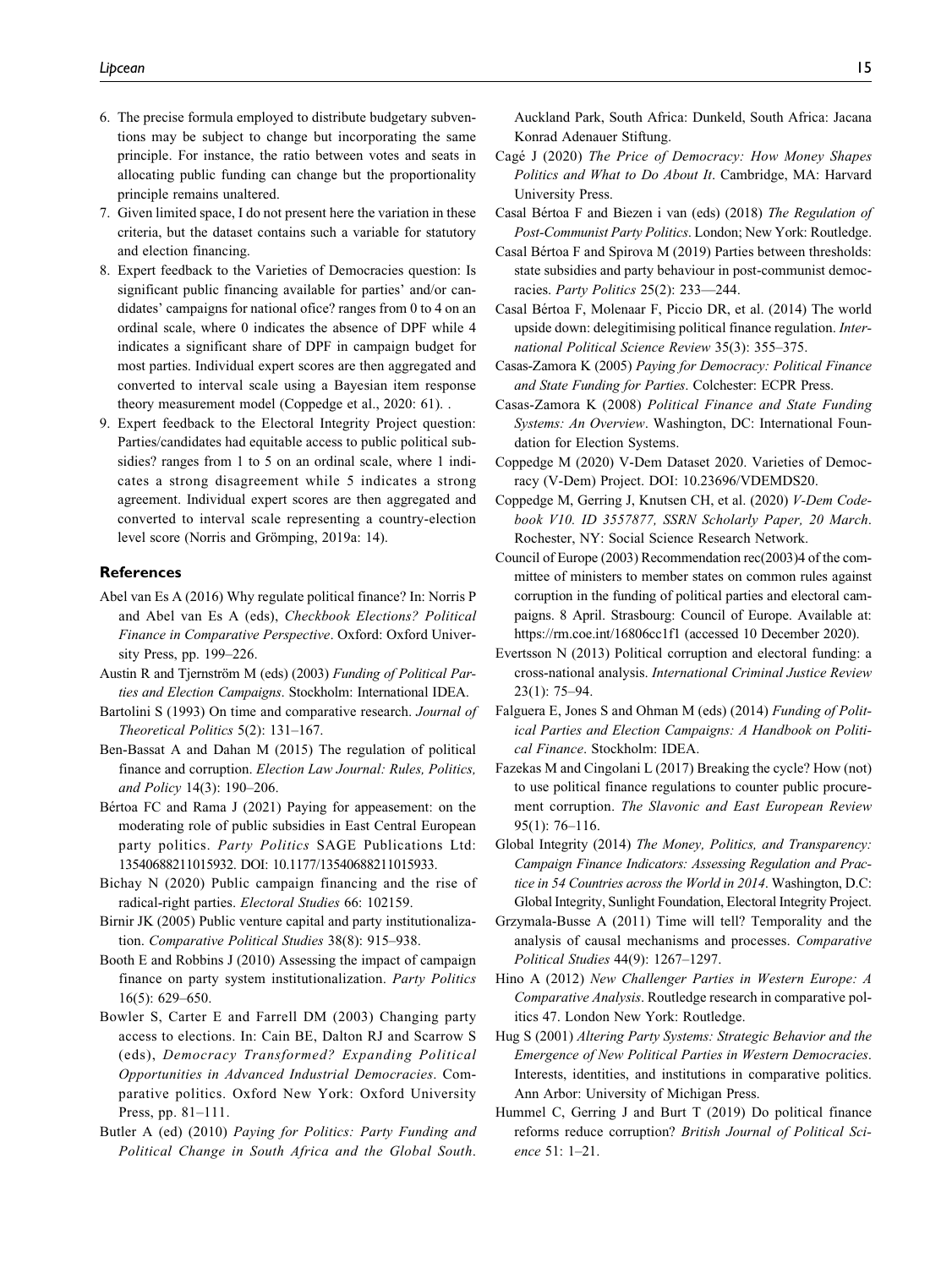- <span id="page-15-0"></span>Ibenskas R (2020) Electoral competition after party splits. Political Science Research and Methods 8(1): 45–59.
- Katz RS and Mair P (1995) Changing models of party organization and party democracy the emergence of the cartel party. Party Politics 1(1): 5-28.
- Katz RS and Mair P (2009) The cartel party thesis: a restatement. Perspectives on Politics 7(04): 753.
- Koß M (2010) The Politics of Party Funding: State Funding to Political Parties and Party Competition in Western Europe. Oxford: OUP Oxford.
- Kostadinova T (2012) Political Corruption in Eastern Europe: Politics after Communism. Boulder, CO: Lynne Rienner Publishers.
- Loomes G (2012) Party Strategies in Western Europe: Party Competition and Electoral Outcomes. Routledge advances in European politics 79. London New York: Routledge.
- Lopez A, Rodríguez M and Valentini M (2017) How Does Political Finance Regulation Influence Control of Corruption? Improving Governance in Latin America. ERCAS Working Paper 50, August. Berlin.
- McMenamin I (2013) If Money Talks, What Does It Say?: Corruption and Business Financing of Political Parties. Oxford: Oxford University Press.
- Mendilow J (2012) Money, Corruption, and Political Competition in Established and Emerging Democracies. Lanham, MD: Rowman & Littlefield.
- Mendilow J and Phélippeau E (2018) Handbook of Political Party Funding. Cheltenham: Edward Elgar Publishing.
- Nassmacher K-H (2009) The Funding of Party Competition: Political Finance in 25 Democracies. Baden-Baden: Nomos.
- Norris P (2017) Strengthening Electoral Integrity: The Pragmatic Case for Assistance. New York, NY: Cambridge University Press.
- Norris P and Abel van Es A (eds) (2016a) Checkbook Elections? Political Finance in Comparative Perspective, 1st ed. New York, NY: Oxford University Press.
- Norris P and Abel van Es A (2016b) Does regulation work? In: Norris P and Abel van Es A (eds), Checkbook Elections? Political Finance in Comparative Perspective. Oxford: Oxford University Press, pp. 227–254.
- Norris P and Grömping M (2019a) Perceptions of Electoral Integrity (PEI) dataset: Codebook. 7.0, April. Camperdown, Cambridge, MA: University of Sidney, Harvard Kennedy School. Available at:[https://dataverse.harvard.edu/citation?persistentId](https://dataverse.harvard.edu/citation?persistentId=doi:10.7910/DVN/PDYRWL)=[doi:10.](https://dataverse.harvard.edu/citation?persistentId=doi:10.7910/DVN/PDYRWL) [7910/DVN/PDYRWL](https://dataverse.harvard.edu/citation?persistentId=doi:10.7910/DVN/PDYRWL) (accessed 10 December 2020).
- Norris P and Grömping M (2019b) Perceptions of Electoral Integrity, (PEI-7.0). Cambridge, MA: Harvard Dataverse. DOI: 10.7910/DVN/PDYRWL.
- Norris P and van Es AA (2016) Introduction: understanding political finance reform. In: Norris P and Abel van Es A (eds), Checkbook Elections? Political Finance in Comparative Perspective. Oxford: Oxford University Press, pp. 1–24.
- OSCE/ODIHR and Venice Commission (2010) Guidelines on political party regulation: Adopted by the Venice Commission at its 84th plenary session, Venice, CDL-AD(2010)024, 25 October. Venice. Available at: [https://www.venice.coe.int/](https://www.venice.coe.int/webforms/documents/default.aspx?pdffile=CDL-AD(2010)024-e)

[webforms/documents/default.aspx?pdffile](https://www.venice.coe.int/webforms/documents/default.aspx?pdffile=CDL-AD(2010)024-e)=[CDL-](https://www.venice.coe.int/webforms/documents/default.aspx?pdffile=CDL-AD(2010)024-e)[AD\(2010\)024-e](https://www.venice.coe.int/webforms/documents/default.aspx?pdffile=CDL-AD(2010)024-e) (accessed 15–16 October 2010).

- OSCE/ODIHR and Venice Commission (2020) Guidelines on political party regulation: Adopted by the Venice Commission at its 125th online Plenary Session. CDL-AD(2020)032. Venice. Available at: [https://www.venice.coe.int/webforms/](https://www.venice.coe.int/webforms/documents/default.aspx?pdffile=CDL-AD(2020)032-e) [documents/default.aspx?pdffile](https://www.venice.coe.int/webforms/documents/default.aspx?pdffile=CDL-AD(2020)032-e)=[CDL-AD\(2020\)032-e](https://www.venice.coe.int/webforms/documents/default.aspx?pdffile=CDL-AD(2020)032-e) (accessed 11–12 December 2020).
- Piccio DR and Biezen I van (2018) Political finance and the cartel party thesis. In: Mendilow J and Phélippeau E (eds), Handbook of Political Party Funding. Cheltenham, UK, pp. 68–83.
- Pierre J, Svåsand L and Widfeldt A (2000) State subsidies to political parties: confronting rhetoric with reality. West European Politics 23(3): 1–24.
- Pierson P (2004) Politics in Time: History, Institutions, and Social Analysis. Princeton, NJ: Princeton University Press.
- Pinto-Duschinsky M (2006) Aspects of state capture and political financing: Report prepared for a presentation to the Corruption Prevention and Combating Bureau (KNAB). 2003/004-979- 01-03, PHARE. Riga.
- Poguntke T, Scarrow SE, Webb PD, et al. (2016) Party rules, party resources and the politics of parliamentary democracies: how parties organize in the 21st century. Party Politics 22(6): 661–678.
- Poguntke T, Scarrow SE and Webb PD (2020) The Political Party Database Project (round 1b). Cambridge, MA: Harvard Dataverse.
- Potter JD and Tavits M (2015) The impact of campaign finance laws on party competition. British Journal of Political Science 45(01): 73–95.
- Power S (2020) Party Funding and Corruption. Political Corruption and Governance. London: Palgrave Macmillan.
- Rashkova ER and Su Y-P (2020) Political finance regimes and party system size: evidence from new and established European democracies. European Political Science Review 12(1): 35–48.
- Roper S and Ikstens J (2008) Public Finance and Post-Communist Party Development. Farnham: Ashgate Publishing, Ltd.
- Scarrow S (2006) Party subsidies and the freezing of party competition: do cartel mechanisms work? West European Politics 29(4): 619–639.
- Scarrow SE, Webb PD and Poguntke T (eds) (2017) Organizing Political Parties: Representation, Participation, and Power. Comparative Politics. Oxford: Oxford University Press.
- Smilov D and Toplak J (2007) Political Finance and Corruption in Eastern Europe: The Transition Period. Farnham: Ashgate Publishing, Ltd.
- Tavits M (2008) Party systems in the making: the emergence and success of new parties in new democracies. British Journal of Political Science 38(01): 113–133.
- van Biezen I (2003) Financing Political Parties and Election Campaigns: Guidelines. London: Council of Europe.
- van Biezen I (2010) Campaign and Party Finance. In: LeDuc L, Niemi RG and Norris P (eds), Comparing Democracies 3: Elections and Voting in the 21st Century. London: SAGE Publications Ltd, pp. 65–97.